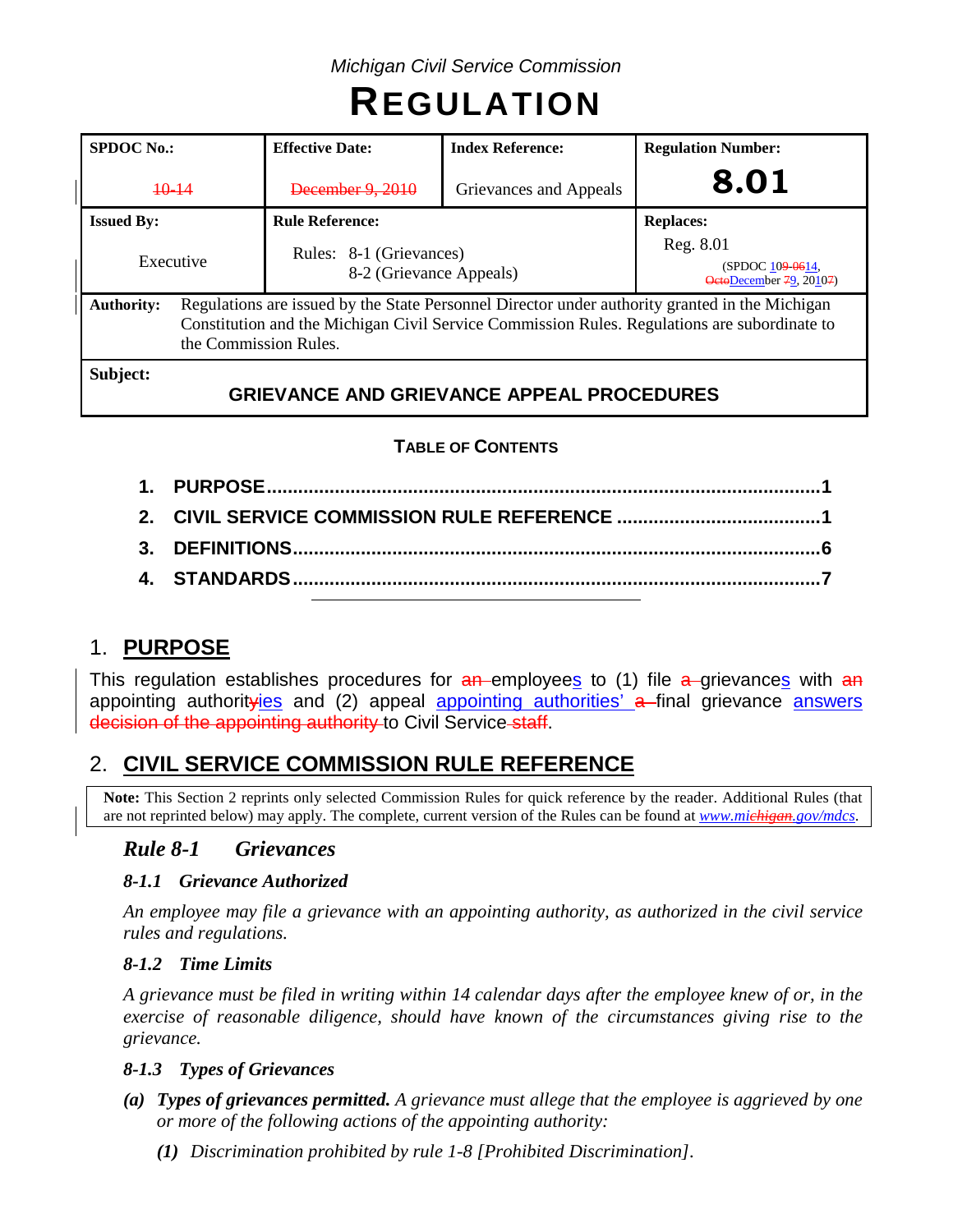- *(2) Reprisal prohibited by rule 2-10 [Whistleblower Protection].*
- *(3) Discipline without just cause.*
- *(4) Written counseling issued without just cause.*
- *(5) The abolition or creation of a position for reasons other than administrative efficiency.*
- *(6) An arbitrary and capricious lateral job change resulting in substantial harm.*
- *(7) Denial of compensation of supplemental military pay to which the grievant is entitled under the civil service rules and regulations.*
- *(8) The actual or anticipated failure of refusal to comply with rule 2-14 [Rights of Employees Absent Due to Service in the Uniformed Service.]*
- *(9) Retaliation for the employee's good faith exercise of grievance or technical complaint rights provided in the civil service rules or regulations.*
- *(10)An action that substantially harmed the employee and violated (1) article 11, section 5 of the Michigan constitution (2) a civil service rule or regulation, (3) an agency work rule, or (4) an enforceable written grievance settlement permitted by the civil service rules or regulations.*
- *(11)Any other action for which the civil service rules or regulations specifically permit a grievance to be filed.*
- *(b) Limitation on grievances.*
	- *(1) Grievance not permitted. In addition to any other limitations in the civil service rules and regulations, the following limitations on grievances apply unless the grievant alleges that the action violated rule 1-8 or rule 2-10.*
		- *(A) SES or SEMAS employee without prior status. A member of the senior executive service [SES] or the senior executive management assistant service [SEMAS] who is separated from state employment at the expiration of an appointment cannot grieve the separation if the employee did not have prior status at the time of appointment to the SES or the SEMAS.*
		- *(B) Employee in limited-term position. An employee in a limited-term position whose appointment is terminated at or before the end of the term of appointment due to lack of work or funding cannot grieve the termination.*
	- **(2)** *Management rights. Unless specifically authorized in the civil service rules or regulations, an employee cannot grieve the agency's exercise of any of the rights reserved to management in rule 6-4 [Rights of Employer]*
	- **(3)** *Lateral job change. A grievance regarding a nondisciplinary lateral job change may be grieved only under the provisions of subsection (a)(1), (a)(2), (a)(6), or (a)(7), as appropriate. In addition, a grievance regarding a disciplinary lateral job change may be grieved under the provisions of subsection (a)(3).*
	- **(4)** *Technical appointment complaints. The following complaints cannot be filed as a grievance but must be filed directly with the civil service staff under the technical appointment complaint provisions in rule 8-3 [Technical Complaints]:*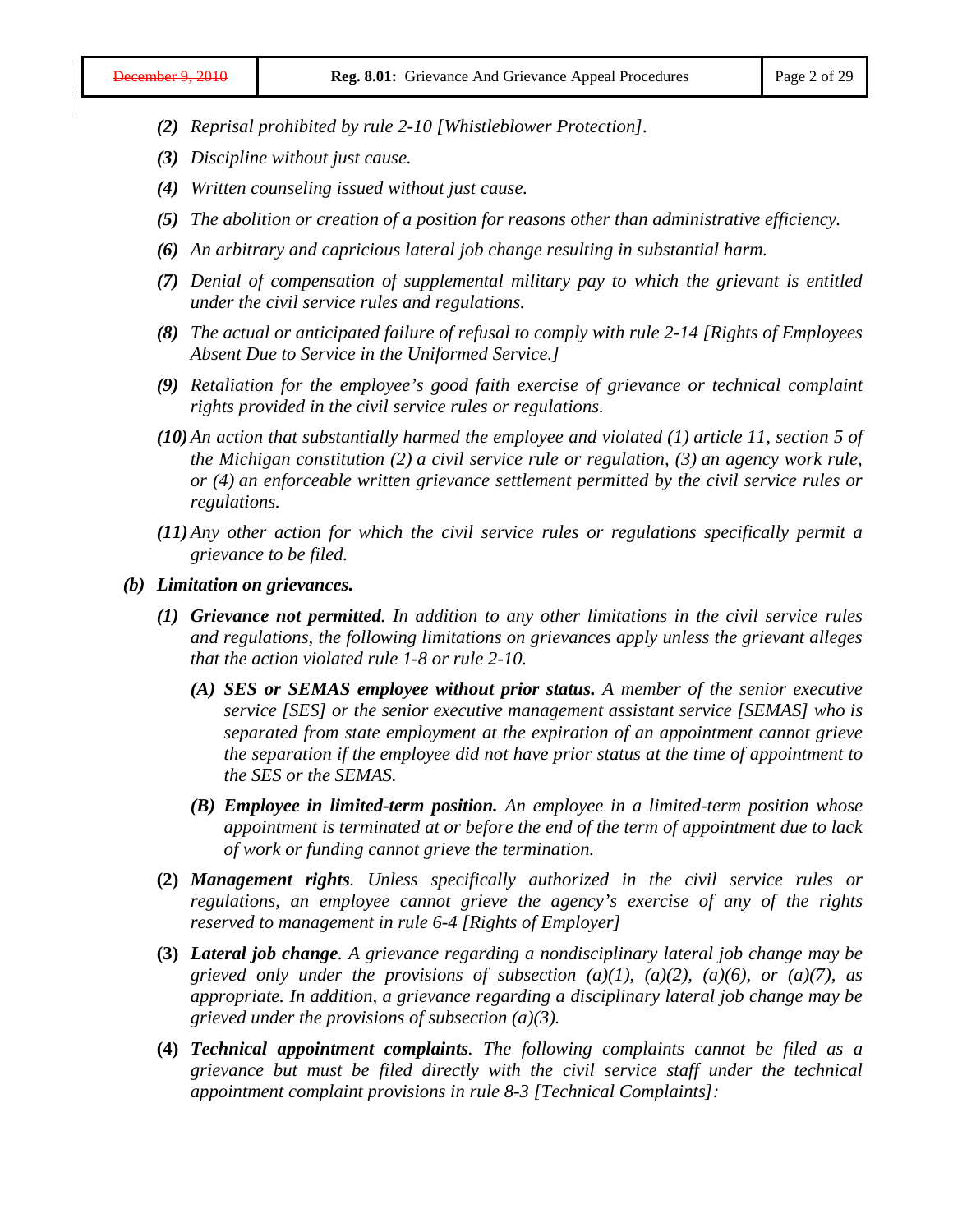- *(A) Unsuccessful candidate. A complaint by an unsuccessful candidate regarding a technical appointment decision or arising out of the selection, appointment, or certification of a candidate.*
- *(B) Employee whose appointment is revoked. A complaint by an employee whose appointment is revoked in compliance with rule 8-3 [Technical Complaints].*

#### *8-1.4 Grievance Decision by Appointing Authority*

- *(a) Grievance review and decision. The appointing authority shall review the grievance and issue a written grievance decision, as provided in the regulations. If the appointing authority fails to answer the grievance within the time permitted in the regulations, the appointing authority is deemed to have denied the grievance.*
- *(b) Appeal of grievance decision. The final grievance decision of the appointing authority is binding unless the grievant files a timely appeal of the decision, as authorized in rule 8-2 [Appeals of Grievance Decisions] and the civil service regulations.*

#### *Rule 8-2 Appeals of Grievance Decisions*

#### *8-2.1 Appeal of Grievance Decision to Civil Service Authorized*

*A grievant may appeal a final grievance decision of an appointing authority to civil service staff, as authorized in the civil service rules and regulations.*

#### *8-2.2 Limitation on Grievance Appeals*

*A grievant is not authorized to file a grievance appeal unless the grievance alleges one or more of the following:*

- *(a) A tangible adverse employment action resulting from discrimination prohibited in rule 1-8 [Prohibited Discrimination].*
- *(b) A tangible adverse employment action resulting from reprisal prohibited by rule 2-10 [Whistleblower Protection].*
- *(c) One or more of the following types of discipline imposed without just cause:*
	- **(1)** *Dismissal.*
	- **(2)** *Demotion.*
	- **(3)** *Suspension.*
	- **(4)** *Reduction in pay.*
	- **(5)** *Disciplinary lateral job change.*
	- **(6)** *Interim rating or* unsatisfactory *follow-up rating, as provided in rule 2-3.4(d) [Interim and Follow-up Ratings] and rule 3-6.5 [Grievance of Probationary Rating or Discipline].*
- *(d) A tangible adverse employment action caused by the abolition or creation of a position.*
- *(e) An arbitrary and capricious lateral job change resulting in substantial harm.*
- *(f) Denial of compensation or supplemental military pay to which the grievant was entitled under the civil service rules and regulations.*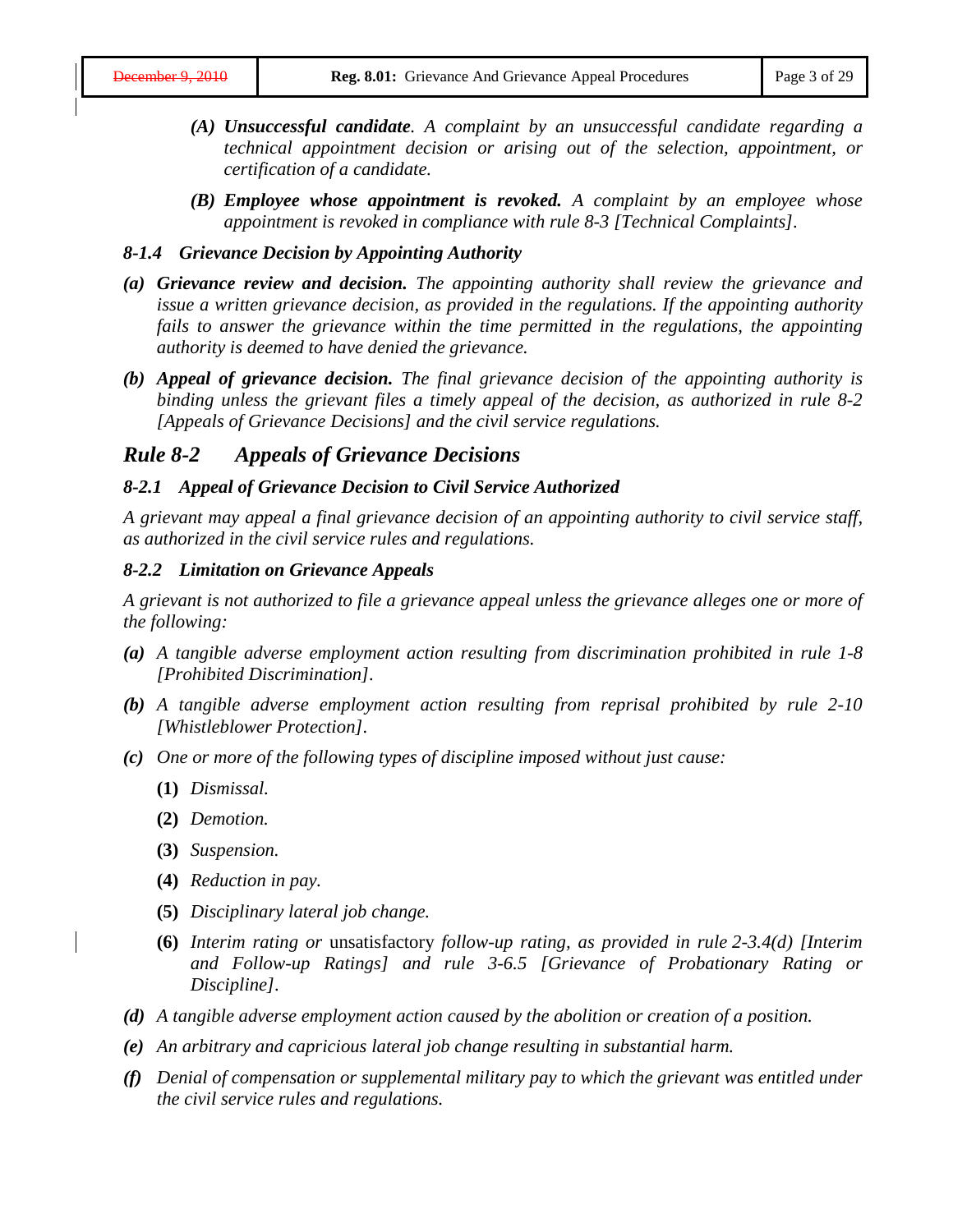- *(g) A tangible adverse employment action has occurred or will occur as a result of the actual or anticipated failure or refusal of the appointing authority to comply with rule 2-14 [Rights of Employees Absent due to Service in the Uniformed Service] or applicable regulations.*
- *(h) A tangible adverse employment action taken in retaliation for the employee's good faith exercise of grievance or technical complaint rights provided in the civil service rules or regulations.*
- *(i) An action that substantially harmed the employee and violated (1) article 11, section 5 of the Michigan constitution, (2) a civil service rule or regulation, (3) an agency work rule, or (4) an enforceable written grievance settlement permitted by the civil service rules or regulations.*
- *(j) Any other action for which the civil service rules or regulations specifically permit a grievance appeal to be filed.*

#### *8-2.3 Further Limitations on Grievance Appeals*

*The following additional limitations apply to a grievance appeal unless the grievant alleges that a tangible adverse employment action resulted from an action of the appointing authority that violated rule 1-8 [Prohibited Discrimination] or rule 2-10 [Whistleblower Protection]*

- *(a) Probationary employee without status. A probationary employee without status cannot appeal the final grievance decision of the appointing authority regarding any of the following:*
	- *(1) A probationary rating, an interim rating, or a follow-up rating.*
	- *(2) A decision to extend an employee's probationary term.*
	- *(3) A decision by the appointing authority to discipline the employee, including dismissal, during the probationary period or within 28 calendar days after the end of the probationary period.*
- *(b) Probationary employee with status. A probationary employee with status cannot appeal the final grievance decision of the appointing authority regarding a decision to extend the employee's probationary term.*
- *(c) Reprimand or counseling. An employee cannot appeal the final grievance decision of the appointing authority regarding a reprimand or counseling.*

#### *8-2.4 Civil Service Grievance Appeal Procedures*

- *(a) Regulations. The state personnel director shall issue regulations governing the grievance appeal and arbitration procedures.*
- *(b) Referral. If a grievance appeal is not administratively dismissed under rule 8-4 [Summary Dismissal], a hearing officer or arbitrator shall conduct an expeditious review in accordance with the civil service rules and regulations.*
	- *(1) Hearing officer. Unless the grievant elects arbitration under subsection (b)(2), the grievance appeal is referred to a hearing officer designated or appointed by the state personnel director.*
	- *(2) Arbitration alternative. As an alternative to the referral provided in subsection (b)(1), the grievant may elect to have a grievance appeal heard by an arbitrator.*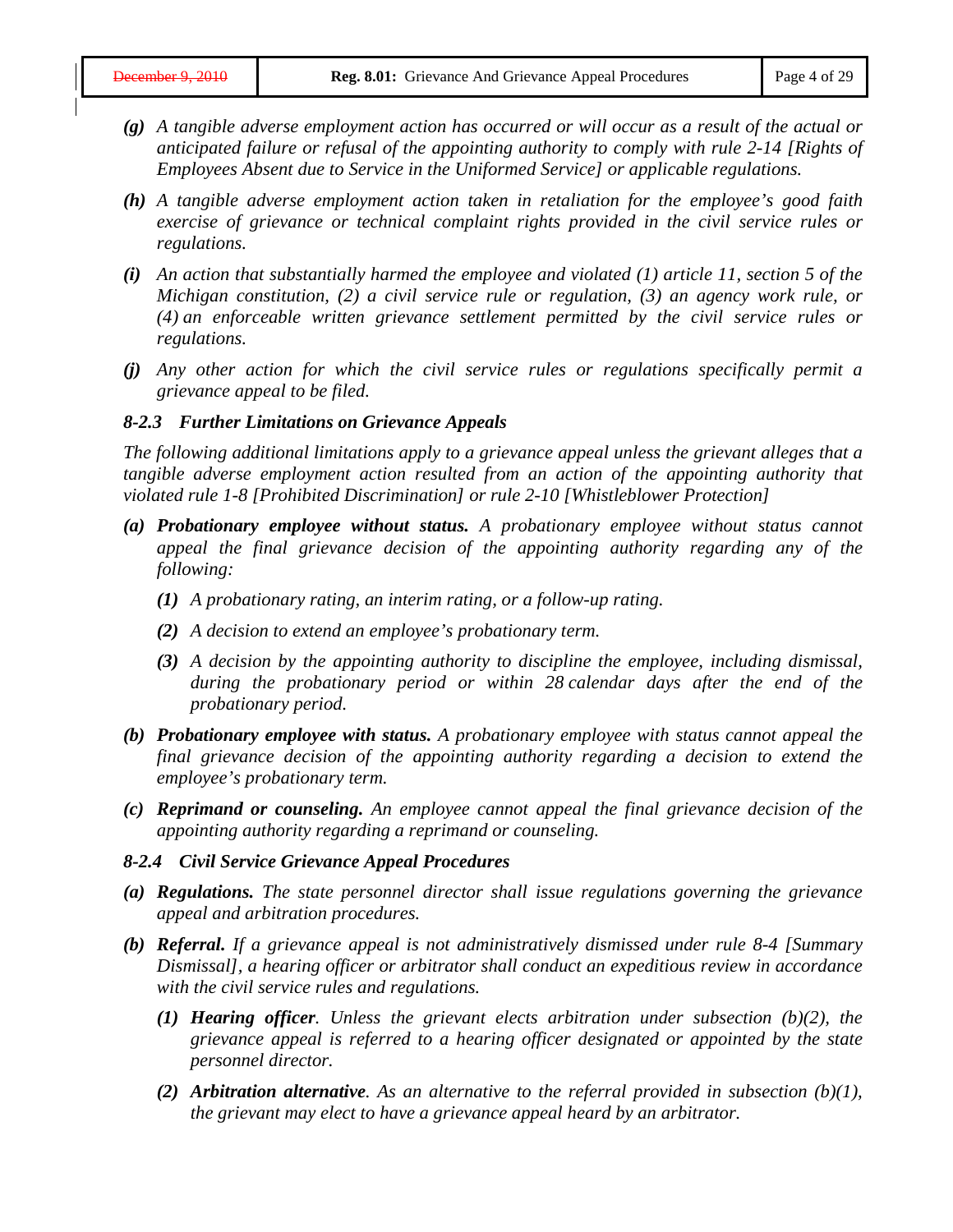- *(A) Cost. The grievant and the appointing authority shall share the cost of the arbitration equally.*
- *(B) Applicable rules and regulations. An arbitrator shall decide a grievance appeal under the same civil service rules and regulations that would be applicable if the grievance appeal were heard by a hearing officer, except as otherwise specifically provided in the regulations governing arbitration.*
- *(c) Decision. At the conclusion of the grievance appeal, the adjudicating officer shall issue a written decision setting forth findings of fact, conclusions of law, and any remedial orders.*
	- *(1) Attorney fees and costs prohibited. An adjudicating officer cannot award attorney fees, witness fees, costs, or other expenses.*
	- *(2) No interest on award. An adjudicating officer cannot award interest on any monetary award.*
	- *(3) Limitation on damages for limited-term appointments. An adjudicating officer cannot award to a grievant in a limited-term appointment, the senior executive service, or the senior executive management assistant service, any damages for any period after the date of expiration of the grievant's term of appointment.*
	- *(4) Back-pay awards. Any back-pay award is limited to regularly scheduled hours and holidays for which the employee otherwise normally would have been paid. Back-pay may include only the employee's base rate of pay, shift differential authorized in rule 5-4.5 [Shift Differential], and prison employee premiums authorized in rule 5-5 [Additional Compensation: Prison Employees]. A back-pay award cannot include any other pay premium, including overtime, on-call, callback, explosives duty, out-of-state location, or emergency response premiums. All back-pay awards are subject to deduction of the following:*
		- *(A) Earnings in other employment or self-employment, except for previously-approved supplemental employment.*
		- *(B) Benefits from employer contributory income protection insurance.*
		- *(C) Benefits under workers' compensation, unemployment compensation, social security, and social welfare programs.*
	- *(5) Leave awards. An adjudicating officer may award sick and annual leave credits that would have normally accrued during a period of vacated discipline.*
	- *(6) Seniority awards. An adjudicating officer may award seniority credit and longevity compensation that would have normally accrued during a period of vacated discipline. Any such seniority credit does not count for classification or qualification purposes.*

#### *8-2.5 Further Appeal to Commission Authorized*

*A party that appeared and participated in a grievance appeal, including an arbitration, may file a further appeal of the final decision of the adjudicating officer to the civil service commission, as provided in the civil service rules and regulations.*

#### *8-2.6 Effective Date of Decision of Adjudicating Officer; Automatic Stay; Exception*

*(a) Effective date. A grievance appeal decision is final and binding on the parties 29 calendar days after the date the decision is issued, unless either (1) the decision provides for a later effective date or (2) a party files a further appeal to the civil service commission within 28 calendar days after the date the decision is issued. If a party files a timely appeal to the*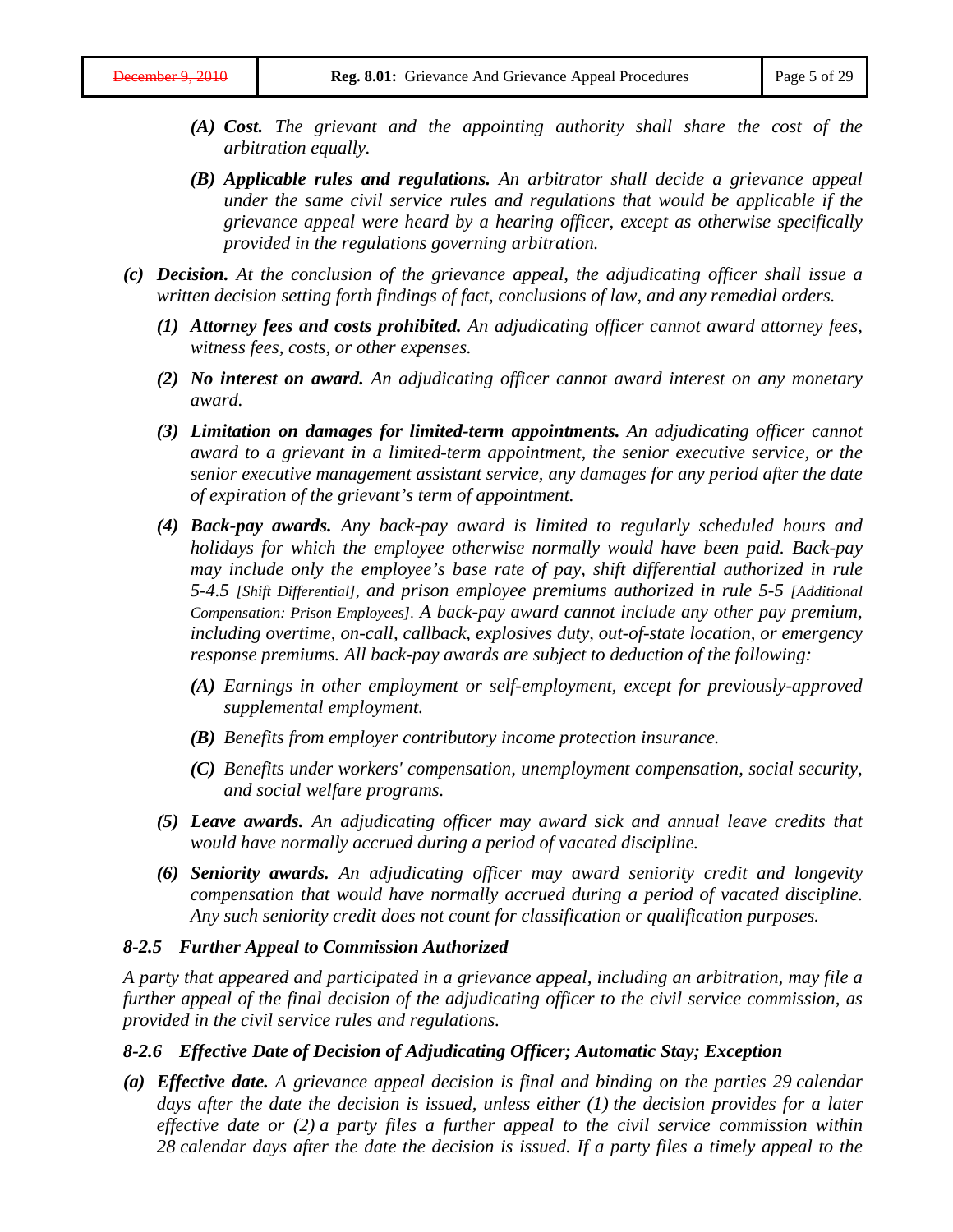*civil service commission within 28 calendar days after the date the decision was issued, the effective date of the decision is automatically stayed pending further order of the employment relations board or civil service commission.*

*(b) Exception; grievant's reinstatement ordered. If a final decision of an adjudicating officer orders an appointing authority to reinstate a grievant who had been dismissed for cause, the appointing authority, as a condition of further appeal to the civil service commission, shall either (1) reinstate the grievant or (2) restore the grievant's base pay and medical, dental, and vision group insurance. The appointing authority shall continue the reinstatement or payment of base pay and benefits while the appeal to the commission is pending, as provided in the civil service regulations.*

#### 3. **DEFINITIONS**

#### **A. Civil Service Commission Rule Definitions**

- 1. *Adjudicating officer means the state personnel director or other civil service administrative officer, technical review officer, hearing officer, arbitrator, or other officer authorized to make a decision reviewable by the civil service commission.*
- 2. *Administrative officer means the state personnel director or a person authorized by the state personnel director to take administrative action on matters filed with civil service commission.*
- 3. *Appointing authority means each of the following:*
	- *(a) A single executive heading a principal department or autonomous entity.*
	- *(b) A chief executive officer of a principal department or autonomous entity headed by a board or commission.*
	- *(c) The state personnel director.*
	- *(d) A person designated by any of the preceding as responsible for administering the personnel functions of the department, autonomous entity, or other agency.*
- 4. *Good cause means an acceptable excuse for failing to file or take other required action timely. Good cause does not include a person's own carelessness, negligence, or inattention to the filing or other requirements.*
- 5. *Grievance means a complaint, authorized in rule 8-1 [Grievances], filed by a classified employee regarding an action by an appointing authority or civil service human resources staff acting pursuant to any assignment, authority, or direction of an appointing authority.*
- 6. *Hearing officer means a person authorized by the state personnel director to administer oaths and conduct hearings as provided in the civil service rules and regulations.*
- 7. *Party means any of the following persons or organizations:*
	- *(a) Party, in a grievance appeal, means any of the following:*
		- *(1) The employee who filed the grievance.*
		- *(2) The appointing authority that issued the final grievance decision being appealed.*

\* \* \*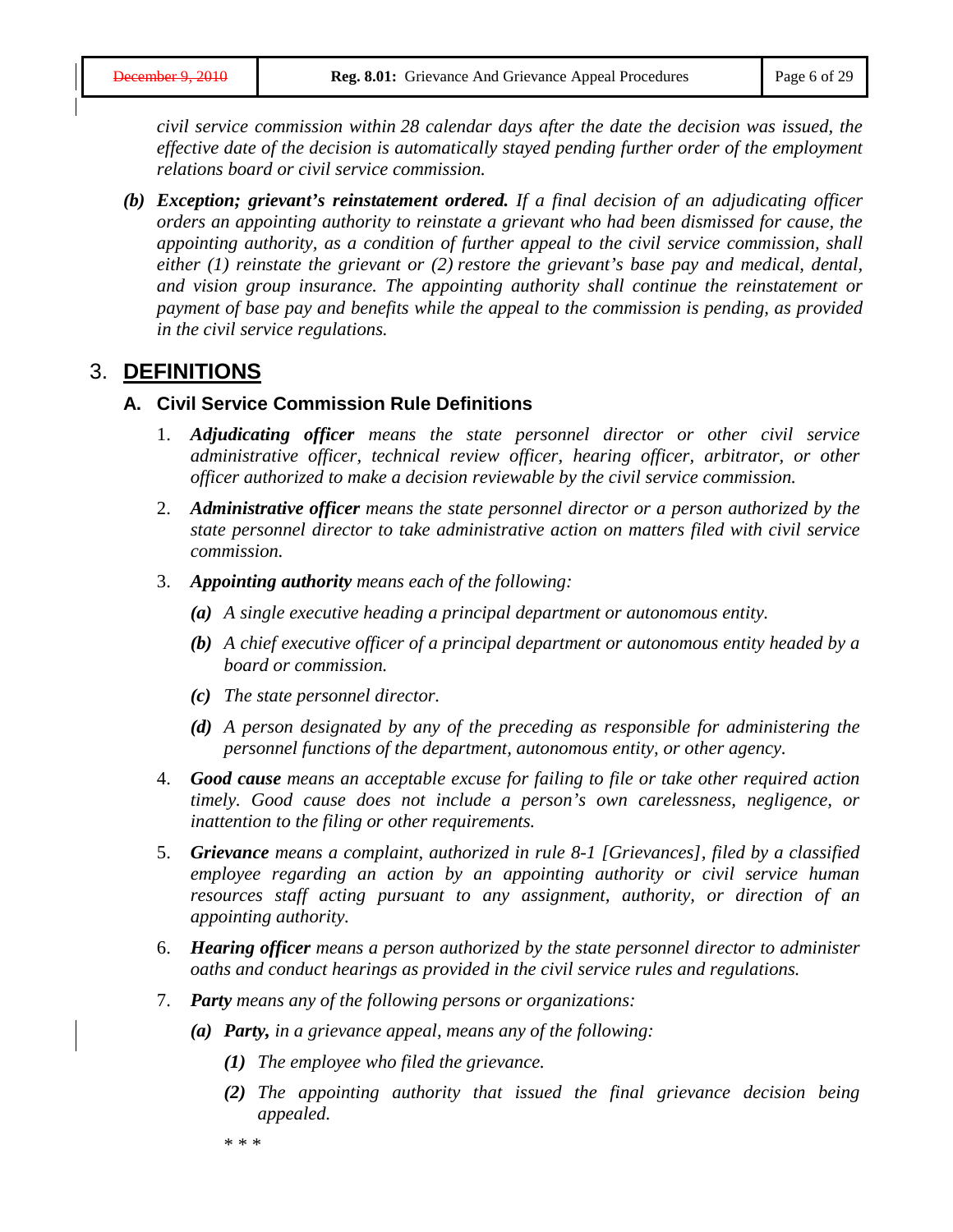- 8. *Special extenuating circumstances means a compelling excuse for the failure to file a matter timely that arises out of one of the following:*
	- *(a) An intentionally or fraudulently misleading action by an appointing authority or party that prevented the filing.*
	- *(b) Serious physical or mental incapacity of the person that prevented the filing.*
	- *(c) Extraordinary unforeseen circumstances outside the control of the person that prevented the filing.*
- **B. Additional Definitions as used in this Regulation**
	- 1. *Authorized representative* means a qualified person authorized to appear and receive notices on behalf of and represent the interests of a party in an agency grievance proceeding or Civil Service grievance appeal proceeding.
	- 2. *Contested hearing* means a quasi-judicial proceeding before a hearing officer or arbitrator in which the parties, after notice, may introduce documentary evidence, examine and cross-examine witnesses under oath, and submit arguments.
	- 3. *Group grievance* means grievances by two or more employees with common issues of fact and law that the appointing authority processes in a single agency grievance proceeding.
	- 4. *Mailed* means deposited in a United States Postal Service mail receptacle properly addressed, containing the document to be mailed, and with first-class postage fully prepaid on the envelope.
	- 54. *Member of the family* means a spouse, child, foster child, parent, foster parent, or sibling of the hearing officer or hearing officer's spouse.
	- 65. Member of the household means any person (1) living in the household or (2) whose financial or physical care is the principal responsibility, of the hearing officer or hearing officer's spouse.
	- 6. *Preponderance of evidence* means the greater weight of the evidence in the record, which shows that one conclusion is more likely true than not.
	- 7. *Postmark* means a date stamp placed on a mailed envelope or a receipt issued by the United States Postal Service indicating the date the envelope was mailed or received by the United States Postal Service for mailing. A postmark does not include a date stamp placed by the sender, such as a postage meter stamp.
	- 7. *Step-1 Official* means the person designated by the appointing authority to receive and adjudicate Step-1 grievances.
	- 8. *Step-2 Official* means the person designated by the appointing authority to receive and adjudicate Step-2 grievances.
	- 89. *Tangible adverse employment action* means an act by an employer or employer's agent that objectively, substantially, and negatively affects an employee's job, income, benefits, or employment status.

#### 4. **STANDARDS**

**Eligibility.** These procedures are only available to nonexclusively represented employees (NEREs), except that exclusively represented employees may file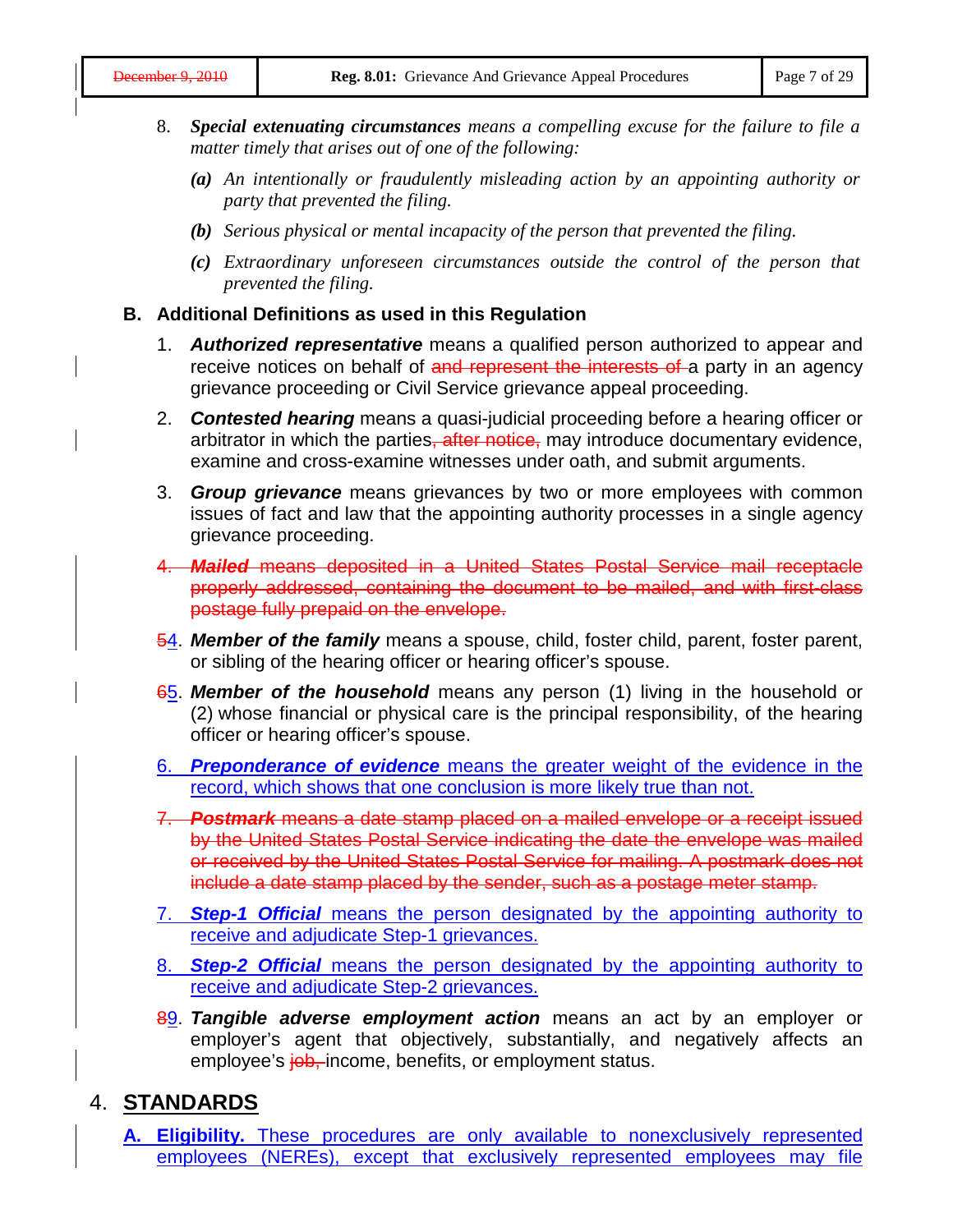grievances over (1) creation or abolition of classified positions for reasons other than administrative efficiency and (2) actions during prior employment as a NERE.

**AB.** Grievance Procedures at the Agency Level.

- 1. **Steps in the Agency Grievance Procedure.**
- a. **Agency sStep- 1 grievances.** 
	- a. **Filing.** The A grievant shall must file a signed, written grievance on a CS-100 form with the -prescribed by Civil Service. The grievance must be filed with the agency Step-1 Oefficial. A grievant may -file a grievance directly at step 2 if dismissed, suspended without pay, demoted, laid off, or otherwise aggrieved by an action by management above the level of the Step-1 Official; the grievant must indicate on the CS-100 that the grievance initiated at Step 2.
	- b. **Time limits.** A grievance must be filed designated to receive the grievance (the "**Step-1 Official**").
	- (1) **Time limit for filing a written grievance.** The grievant must file a signed, written grievance no later than within 14 calendar days after a the date the grievant became aware knew of the grievance or, in exercise of reasonabley diligence, should have become aware known of the grievance. If a grievant does not timely file the written grievance, the grievance is waived, unless the untimeliness is excused as provided in Standard 4.A.<sup>3</sup>.
	- (2)c. **Step-1 Aconferencenswer at step 1.** The Step-1 Official shall hold an informal conference with the a grievant, unless the grievant declines to attend., and
	- d. **Step-1 answer.** The Sept-1 Official shall issue a written answer to the a grievant within 14 calendar days after the a grievance is filed.

#### **b2. Agency sStep-2 grievances.**

a. **Filing.** A grievant who may bypass Step 1 under Standard 4.B.1.a or who is If the grievant is not unsatisfied with the a written answer of the Step-1 Official's written answer or failure to answer, the grievant may appeal file a signed, written step-2 grievance on a CS-100 with the the grievance decision to sStep--2 Official. If a grievant does not timely file an-timely file appeal to at step 2, the a grievance is considered closed on the basis of the step-1 answer.

#### (1)b. **Time limit for filing appeal to step 2.**

**(a) After step-1 answer.** If the a Step-1 Official timely issues a timely written answer, a the employee grievant must file any written step-2 grievance appeal to the appointing authority or other designated officer (the "Step-2 Official") no later than within 14 calendar days after the date that the step-1 answer is issuanced to the grievant. Unless a grievant produces a postmark or other proof of later issuance, tThe date of issued is presumed to be the date on thethe written answer.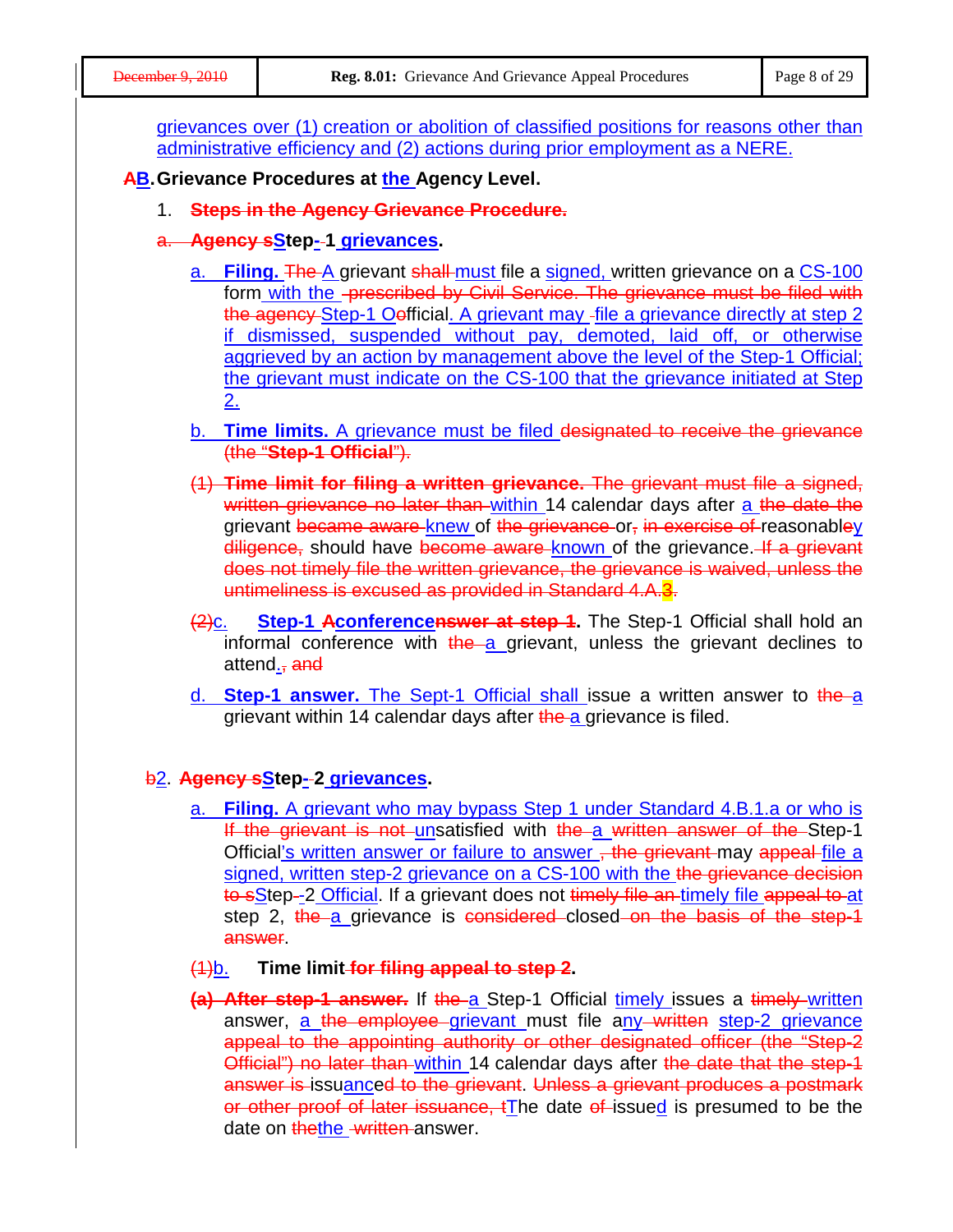| December 9, 2010 | Reg. 8.01: Grievance And Grievance Appeal Procedures                                                                                                                                                                                                                                                                                                                                                                                                                                                                                                                                         | Page 9 of 29 |
|------------------|----------------------------------------------------------------------------------------------------------------------------------------------------------------------------------------------------------------------------------------------------------------------------------------------------------------------------------------------------------------------------------------------------------------------------------------------------------------------------------------------------------------------------------------------------------------------------------------------|--------------|
|                  | (b) No step_-1 answer. If nothe written Step-1 Official does not answer the is<br>timely issuedgrievance in writing within 14 calendar days after the grievance<br>is filed, the the grievance is Step-1 Official is presumed to have denied and<br>the grievance. Thereafter, the grievant is authorized to appeal any step-2<br>grievance must be filed to with the Step-2 Official. An appeal to step 2 must<br>be filed within 21 calendar days after the last day for the Sstep-1 Official to<br>respondanswer was due.                                                                 |              |
| <u>(2)c.</u>     | <b>Step-2 conference Answer at step 2.</b> The A Step-2 Official shall may<br>hold any conference deemed necessary. If a grievance began at step 2, the<br>Step-2 official must offer an informal conference to the grievant.                                                                                                                                                                                                                                                                                                                                                                |              |
|                  | d. Step-2 answer. and A Step-2 Official shall issue a written answer to the a<br>grievant within 28 calendar days after the a step-2 grievance appeal to step 2<br>is filed.                                                                                                                                                                                                                                                                                                                                                                                                                 |              |
|                  | e. Appeal of step-2 answer. If a grievant does not timely file an appeal step 3<br>with Civil Service, the grievance is considered closed on the basis of the step-2<br>answer.                                                                                                                                                                                                                                                                                                                                                                                                              |              |
|                  | 2. Filing Timely. A grievance or appeal must be filed with the appropriate Step-1 or<br>Step-2 Official before the end of the period specified in this regulation. To be<br>timely, a written grievance or appeal must be received in the office of the<br>appropriate Step-1 Official or Step-2 Official before 5:00 p.m. of the last day of the<br>period. Time is counted as provided in Standard B of regulation 8.06 [Computing<br>Time and Filing Documents]. A grievance or appeal must be delivered to the<br>appropriate Step-1 or Step-2 Official by one of the following methods: |              |
|                  | a. Delivery. The document may be delivered in person, by mail, or by other<br>courier to the designated office of the appropriate official.                                                                                                                                                                                                                                                                                                                                                                                                                                                  |              |
|                  | b. Fax. If the appropriate official has listed a fax number for receiving grievances,<br>the document may be delivered by fax to that number.                                                                                                                                                                                                                                                                                                                                                                                                                                                |              |
|                  | e. E-mail. If the appropriate official has established an e-mail address for<br>receiving grievances, the document may be delivered by e-mail to that<br>address.                                                                                                                                                                                                                                                                                                                                                                                                                            |              |
|                  | 3. Effect of Late Filing. To file a grievance at step 1 or step 2 after the established<br>deadline, a grievant must establish good cause or special extenuating<br>circumstances that excuse the late filing. If denying a grievance for untimeliness, a<br>Step-1 or Step-2 Official must evaluate the merits of any excuse for lateness. A<br>grievant may appeal an otherwise appealable grievance to step 3 with Civil<br>Service for a de novo consideration of the excuse.                                                                                                            |              |
|                  | a. Up to 28 days late. A filing received up to 28 calendar days late shall be<br>denied as untimely, unless the filing party establishes good cause.                                                                                                                                                                                                                                                                                                                                                                                                                                         |              |
|                  | b. Between 29 days and one year late. A filing received more than 28 calendar<br>days but less than 1 year shall be denied as untimely, unless the filing party<br>establishes special extenuating circumstances.                                                                                                                                                                                                                                                                                                                                                                            |              |
|                  | e. One year or more late. A filing received 1 year or more late shall be denied<br>as untimely.                                                                                                                                                                                                                                                                                                                                                                                                                                                                                              |              |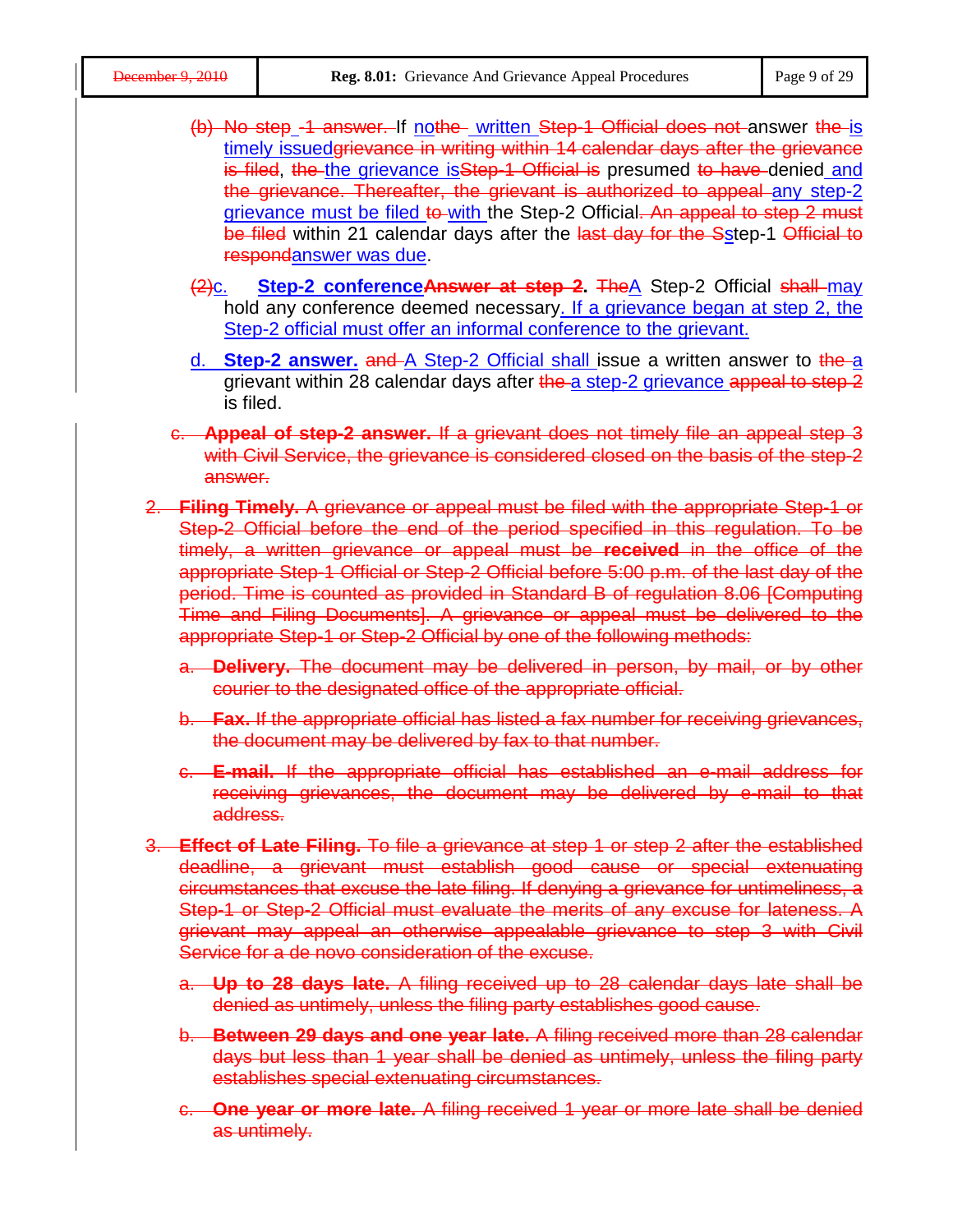- 4. **Extension of Time to File or Respond.** A grievant and the appropriate Step-1 or Step-2 Official may agree in writing to extend the time to file a grievance, appeal to step 2, or an answer. Extensions cannot exceed 6 months.
- 53. **Group Ggrievances.**
- a. **Joint grievance form.** If the word more employees with have a grievances with common issues of fact and law, they may jointly file a single CS-100grievance form. Each employee filing a joint grievantee must personally sign the grievance form. A joint grievance may be filed at step 1 only if the same Step-1 Official is responsible for responding to all the grievants. Otherwise, the joint group grievance must be filed directly at step 2.

#### b. **Agency discretion.**

- (1) If employees file a joint grievance, the An appointing authority may process the grievance (a) process grievances as a group grievance or (b) process employee's grievances separatelyas separate grievances.
- $(2)$  If employees file separate grievances with common issues of fact and law, the An appointing authority may also process separate grievances with common issues of fact and law the multiple grievances as asingle group grievance.
- 6. **Skipping Step 1.** A grievant may file a grievance directly at step 2 if the grievant was dismissed, suspended without pay, demoted, laid off, or otherwise aggrieved by an action taken by management above the level of the Step-1 Official. If a grievance is filed directly at step 2, the step-2 procedures and time frames apply. However, the Step-2 Official or a designated official must hold an informal conference with the grievant before issuing the step-2 answer, unless the grievant declines to attend.
- 7. **Eligibility.** The grievance procedure established in this regulation is available to employees for grievances related to activities that occurred while employed as nonexclusively represented employees (NERE). Exclusively represented employees may only file grievances related to (1) the creation or abolishment of classified positions for reasons other than administrative efficiency and (2) timely grievances arising during a prior period of employment as a NERE.

#### **BC.Grievance Appeals Procedures in to the Civil Service Hearings Office (CSHO).**

#### 1. **Filing a Grievance Appeal.**

- a. **Authorizedation**. If aA grievant is not unsatisfied with the a stepStep-2 Official's answer or the Step-2 Official failures to issue a timely, written answer may file a signed, written grievance appeal on a CS-100 form with the CSHO, the grievant may appeal the final grievance decision to the Civil Service hearings office. An appeal is filed when received by Civil Service, as provided in Regulation 8.06.If a grievant does not timely file a grievance appeal, the grievance is closed.
- b2. **Time limit to appeal to Civil Service.**
- (1) **After Step-2 Answer.** If the a Step-2 Official timely issues a timely written grievance decision at step 2answer, the a grievant must file any appeal to the Civil Service hearings office CSHO withinno later than 28 calendar days after the date the step-2 answer was issuedance. Unless a grievant produces a postmark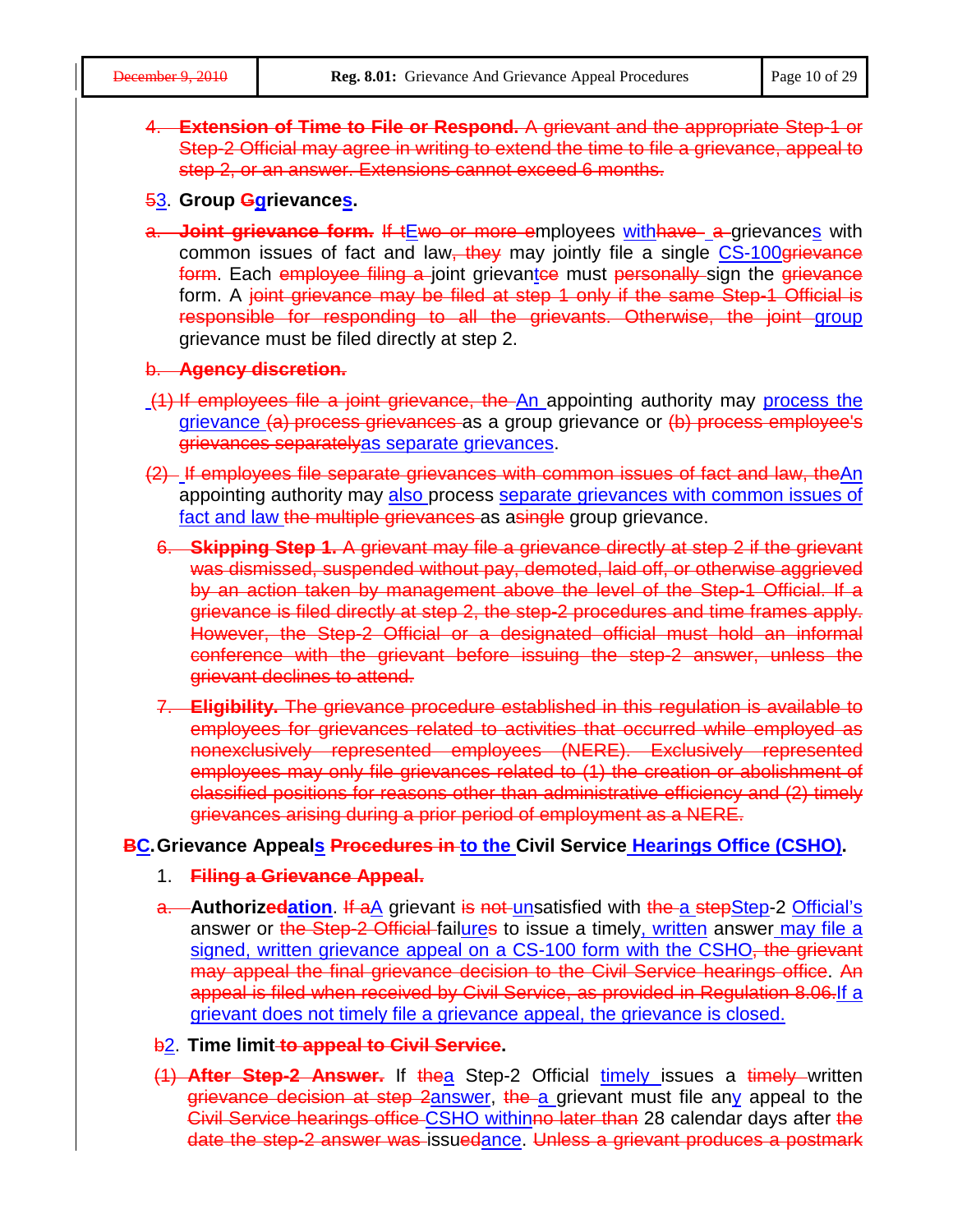or other proof of later issuance,  $t<sub>T</sub>$  he date of issued is presumed to be the date on the written answer.

- (2) **No Step-2 answer.** If the Step-2 Official fails to issue ano timely written grievance decisionanswer is timely issued at step 2, the Step-2 Official grievance is presumed to have denied the grievance and Thereafter, the grievant is authorized to any appeal to the Civil Service hearings office. An appeal to Civil Service-must be filed with the CSHO within 42 calendar days after the last day for the Sstep-2 Official to respondanswer was due.
- c3. **Contents of the appeal.** The An appeal must include all of the following on a CS-100 form:
	- $(1)$ a. A listing of tThe grievant's (1) name, (2) employee identification-ID number, (3) employing agency, (4) mailing address, (5) telephone number, and (6) e-mail address, and (7) authorized representative, if any.
	- $\frac{1}{2}$ b. Alf the grievant has any authorized representative, a listing of the authorized representative's (1) name, (2) organization, (3) mailing address, (4) telephone number,  $\left(5\right)$  fax number, and  $\left(65\right)$  e-mail address.
	- $\frac{1}{2}$ . A complete copy of the grievance chain, including all step-1 and step-2 the original grievances and answersany appeals and responses issued by Step-1 and Step-2 Officials.
	- $\frac{4}{d}$ . A concise statement of the basis for the grievance appeal, including grounds for the appeal under rule 8-2.2.
	- e. A concise statement of the relief sought, which must be within the jurisdiction of a hearing officer to grant.

#### 2. **Late Appeal.**

- a. **Action by administrative officer.** A grievance appeal that is untimely filed must be accompanied by a written explanation for the late filing. If a late filing is not accompanied by a written explanation, the administrative officer shall send a deficiency notice seeking an explanation. If the grievant fails to respond to a deficiency notice or if the offered explanation fails to establish the required good cause or special extenuating circumstances, the administrative officer shall dismiss the grievance appeal as untimely.
	- (1) **Up to 28 days late.** A grievance appeal filed up to 28 calendar days late shall be denied as untimely, unless the filing party establishes good cause.
	- (2) **Between 29 days and one year late.** A grievance appeal filed more than 28 calendar days but less than 1 year late shall be denied as untimely, unless the filing party establishes special extenuating circumstances.
	- (3) **One year or more late.** A grievance appeal filed 1 year or more late shall be denied as untimely.
- b. **Decision by hearing officer.**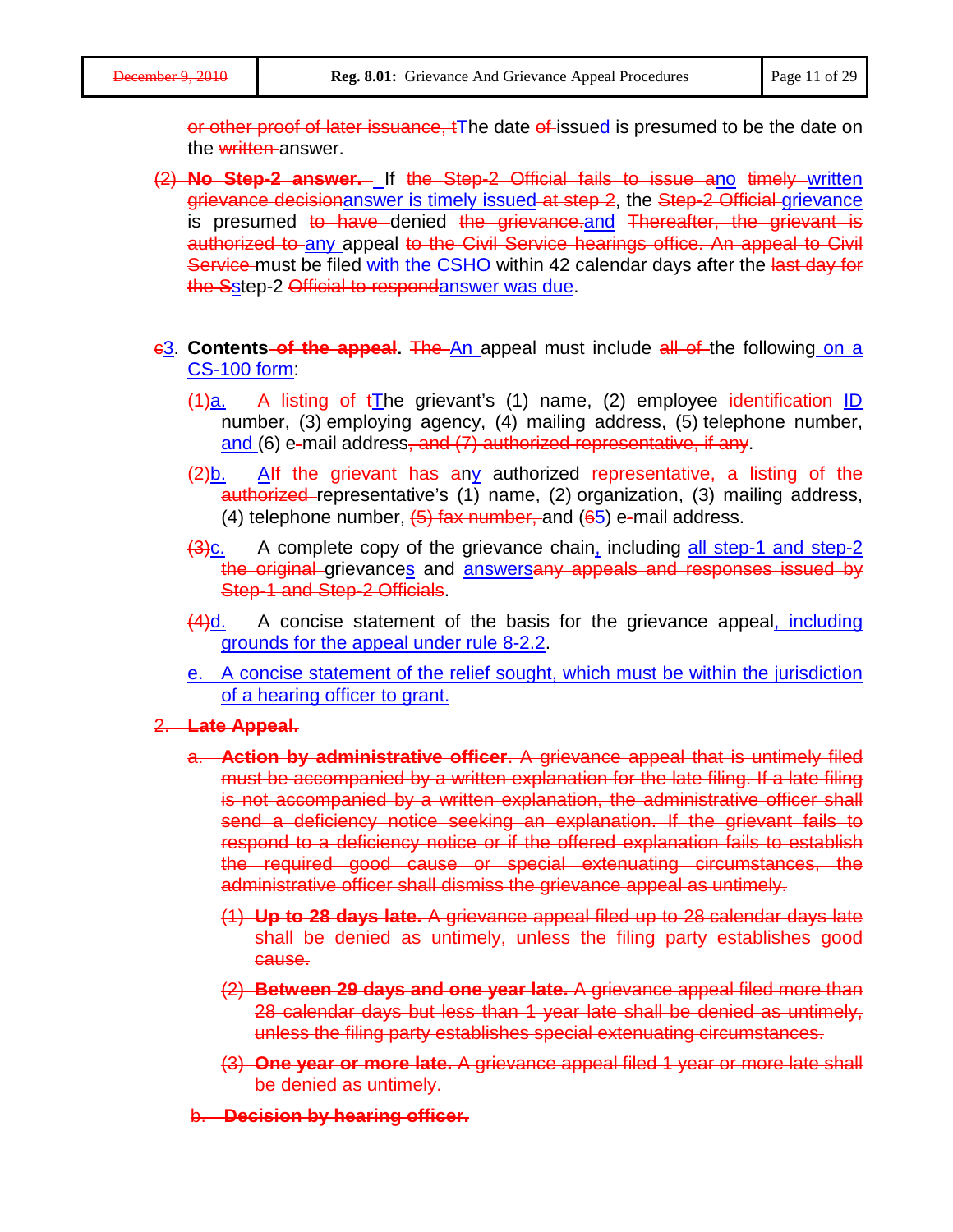| December 9, 2010 |  |  |  |
|------------------|--|--|--|
|                  |  |  |  |

- (1) If the administrative officer cannot decide the issue of good cause or special extenuating circumstances based on the written explanation provided by the grievant, the administrative officer shall refer the issue to a hearing officer for resolution.
	- (2) If the administrative officer finds good cause or special extenuating circumstances and accepts a late appeal, any party may request that the assigned hearing officer review the finding de novo.
- 34. **Administrative rReview of Grievance Appeal.** A Civil Service The CSHO administrative officer wishall review all grievance appeals-filed.
- a. **Dismissal by administrative officer.** The administrative officer may and summarily dismiss any grievance appeal for meeting any of the following reasons criteria:
	- (1)a. **Not authorized.** The adjudicating officer CSHO lacks authority to consider the grievance appeal under the Civil Service rules and regulations because (a1)- the grievant is not authorized to file the grievance or grievance appeal, or (b2)-the subject matter of the grievance appeal is not reviewable in the grievance appeal forum, or (3) the grievant seeks unauthorized relief.
	- (2)b. **Lack of jurisdiction.** Civil Service lacks jurisdiction over a necessary party or over the subject matter of the grievance or grievance appeal.
	- (3)c. **Untimeliness.** The grievance or grievance appeal was untimely.
	- (4)d. **Another action pending.** Another Civil Service action has been initiated between the same parties involvesing substantially the same grievance-or grievance appeal.
	- (5)e. **Barred by prior claim.** Substantially the same grievance or grievance appeal was adjudicated to finality in the Civil Service system in another action between with the same parties.
	- (6)f.**Failure to Rrespond.** The grievant fails to respond to a deficiency notice **issued byfrom Civil Service staff.**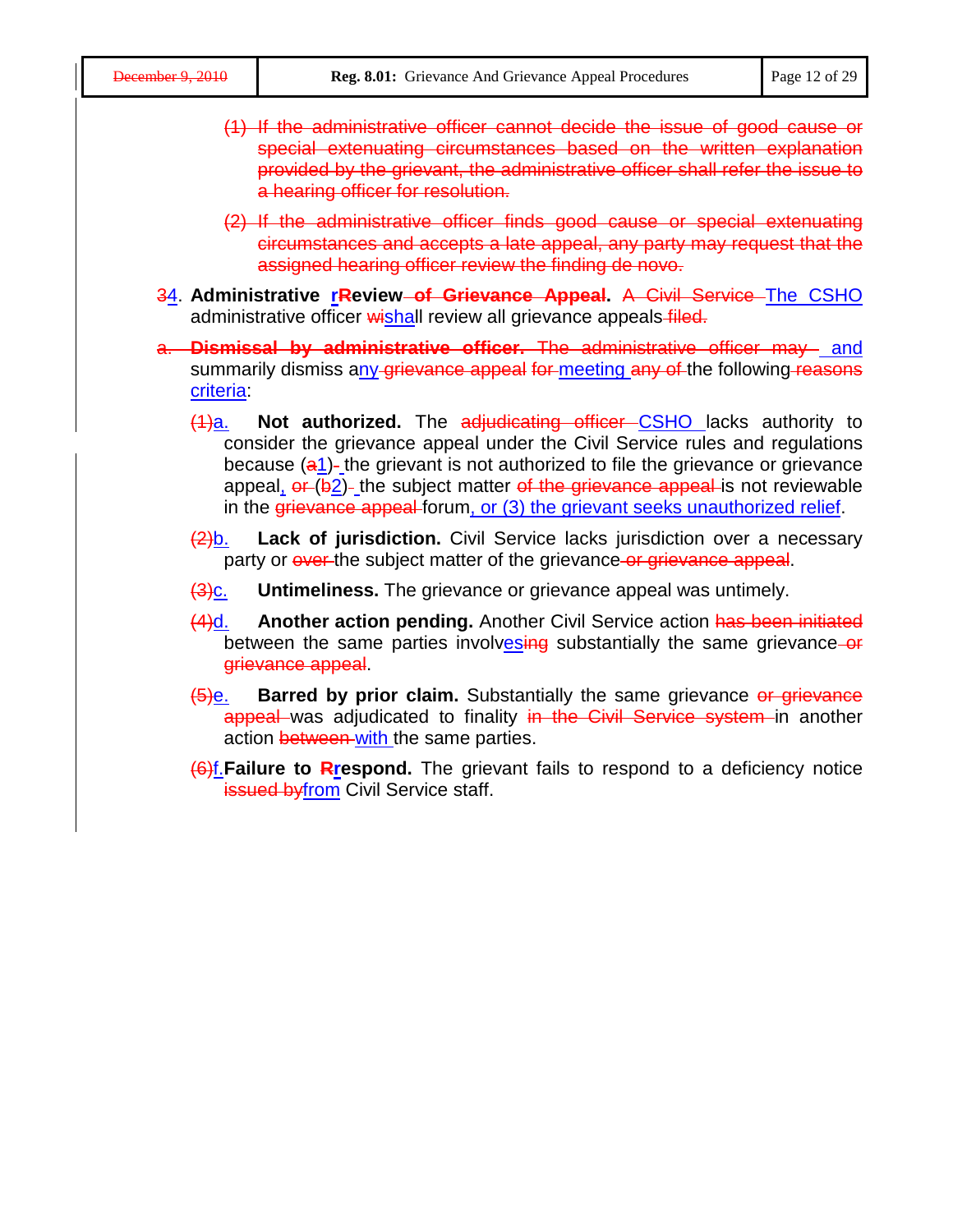#### **D. Timely Filing.**

- 1. **Based on receipt.** A timely grievance or grievance appeal must be **received** in the appropriate office by 5:00 pm on the deadline specified in this regulation. Time is counted as provided in Standard B of regulation 8.06.
- 2. **Extensions.** A grievant and the appropriate Step-1 or Step-2 Official may agree in writing to extend the time to file a grievance or an answer. Extensions cannot exceed 6 months. A grievant must request any extension to file a grievance appeal to the CSHO, which has discretion to grant any extensions.
- 3. **Filing Method.** A grievance or grievance appeal must be filed as follows:
	- a. **Grievance.** A grievance may be filed in person, by mail, or by other courier to the designated office of the appropriate official. If a Step-1 or Step-2 Official has established an email address to receive grievances, documents may be filed there instead.
	- b. **Grievance appeal.** Unless the CSHO administrative officer grants advance permission to file differently, a grievance appeal must be filed as a Microsoft Word or Adobe PDF attachment at [MCSC-Hearings@mi.gov.](mailto:MCSC-Hearings@mi.gov)
- 4. **Late filing.** To file a grievance or grievance appeal after a deadline, a grievant must establish good cause or special extenuating circumstances excusing the lateness. If denying a grievance for untimeliness, a Step-1 or Step-2 Official must evaluate the merits of any excuse for lateness. A grievant may file a grievance appeal over an otherwise appealable grievance to the CSHO for a *de novo* consideration of the excuse.
	- a. **Up to 28 days.** A filing received up to 28 calendar days late is denied as untimely, unless the filing party establishes good cause.
	- b. **Over 29 days and under one year.** A filing received more than 28 calendar days but less than 1 year late is denied as untimely, unless the filing party establishes special extenuating circumstances.
	- c. **One year late.** A filing received one year or more late is denied as untimely.

#### **E. Prehearing Procedures.**

- 1. **Assignment.** If a grievance appeal is not summarily dismissed and the arbitration alternative in Standard 4.K is not elected, the grievance appeal is assigned to a hearing officer for a fair, impartial, and expeditious adjudication of the grievance appeal. Separate appeals with common issues of fact and law may be consolidated for consideration by the CSHO, notwithstanding an appointing authority's treatment of grievances at the agency level.
- b. **Dismissal by hearing officer.** If the administrative officer does not summarily dismiss a grievance appeal, a party may file a motion for summary dismissal with the assigned hearing officer.
- 42. Mediation. The administrative officer or hearing officer may require mediation of a grievance appeal. Any person assigned to conduct a mediatiorn cannot (1) be assigned as the hearing officer in the same matter or (2) later testify regarding on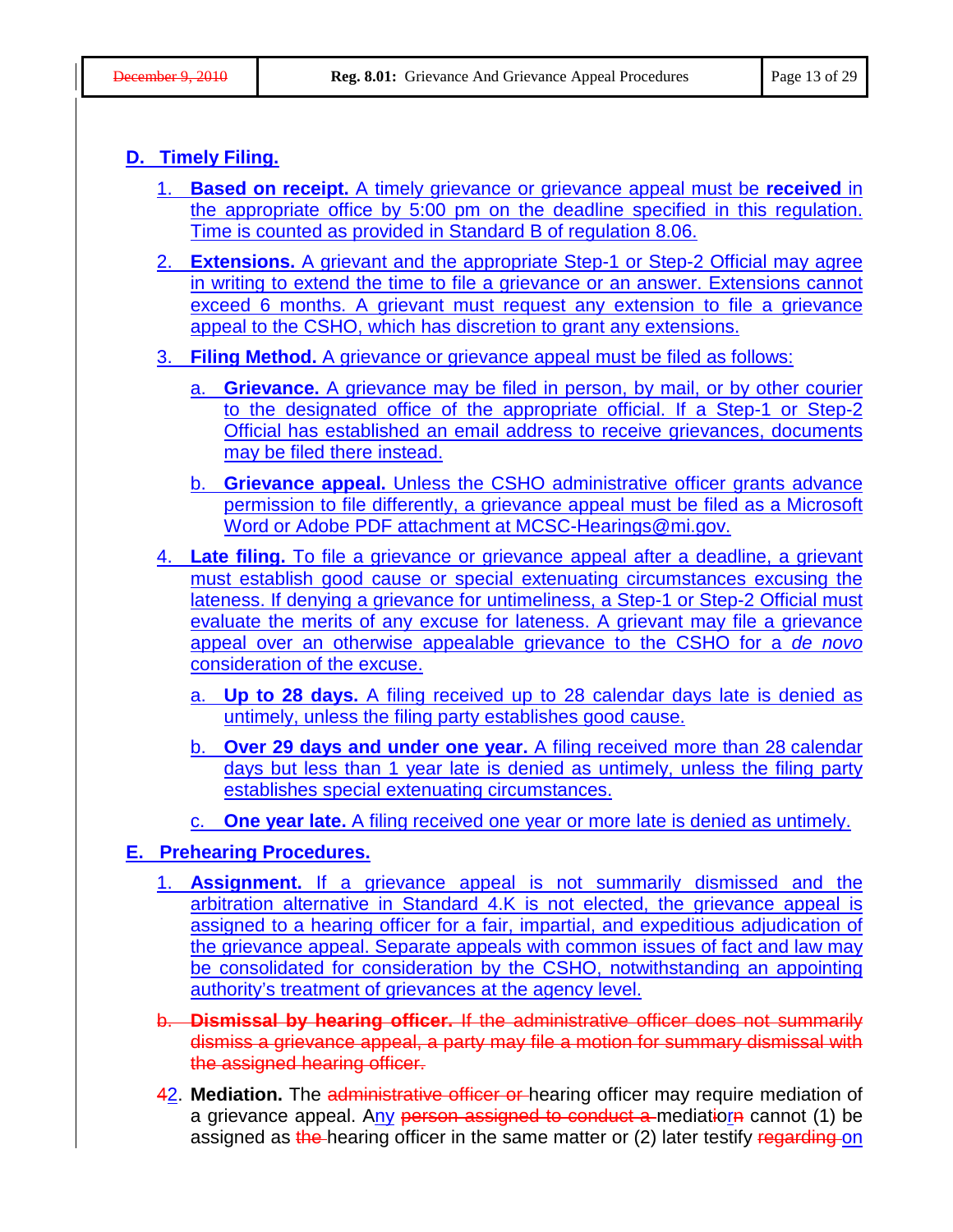any statement of a party or offer of settlement made during aspect of the mediation.

- 5. **Civil Service Grievance Appeal Procedures.** If the administrative officer does not summarily dismiss, the grievance appeal is assigned to a hearing officer for disposition. The hearing officer shall conduct a fair, impartial, and expeditious review and disposition of the grievance appeal in accord with rules 8-1 and 8-2 and this regulation.
- 63. **Limitation on Ccommunications.** A hearing officer and a party or representative shall not communicate privately on the facts or merits of a pending matter with any party or representative. The hearing officer and a party or representative may communicate privately as neededcessary for scheduling and administrative matters unrelated to the facts or merits or facts.

#### 74. **Disqualification of HHearing Oofficer disqualification.**

- A hearing officer who cannot impartially decide a matter is disqualified. A party or the hearing officer may move to disqualify the hearing officer within 14 calendar days after the moving party knew or reasonably should have known the grounds for disqualification.
	- a. **Who may raise.** A party or the hearing officer may raise the issue of disqualification of a hearing officer.
	- ba. **Grounds.** A hearing officer shall be disqualified when the hearing officer cannot impartially decide a matter. Specific gGrounds to disqualify include, but are not limited to, the following:
		- (1) The hearing officer is  $p$  Personally biased or prejudiced for or against a party or representative.
		- (2) The hearing officer has been cConsultedation by a party or representative regarding on the pending matter before assignment of the matter.
		- (3) The hearing officer has been eEmployedment by a party or representative in any private matter in the **previous** past five years. Appointment as a neutral arbitrator in a private or public arbitration is not disqualifying employment.
		- (4) The hearing officer<del>, the hearing officer's spouse,</del> or a member of the officer's family or household  $of$  either is (a) a party, (b) – a party's representative, or (c)-a person with more than a *de minimis* interest that the proceeding could substantially affect.
	- c. **Timing.** A motion to disqualify must be filed within 14 calendar days after the moving party discovers or, in the exercise of reasonable diligence, should have discovered the ground for disqualification.

#### db. **Ruling.**

- (1) The The assigned challenged hearing officer shall decide the motion.
- (2) If the challenged hearing officer denieds the motion, within seven calendar days, the a moving party may request ask in writing for the State Personnel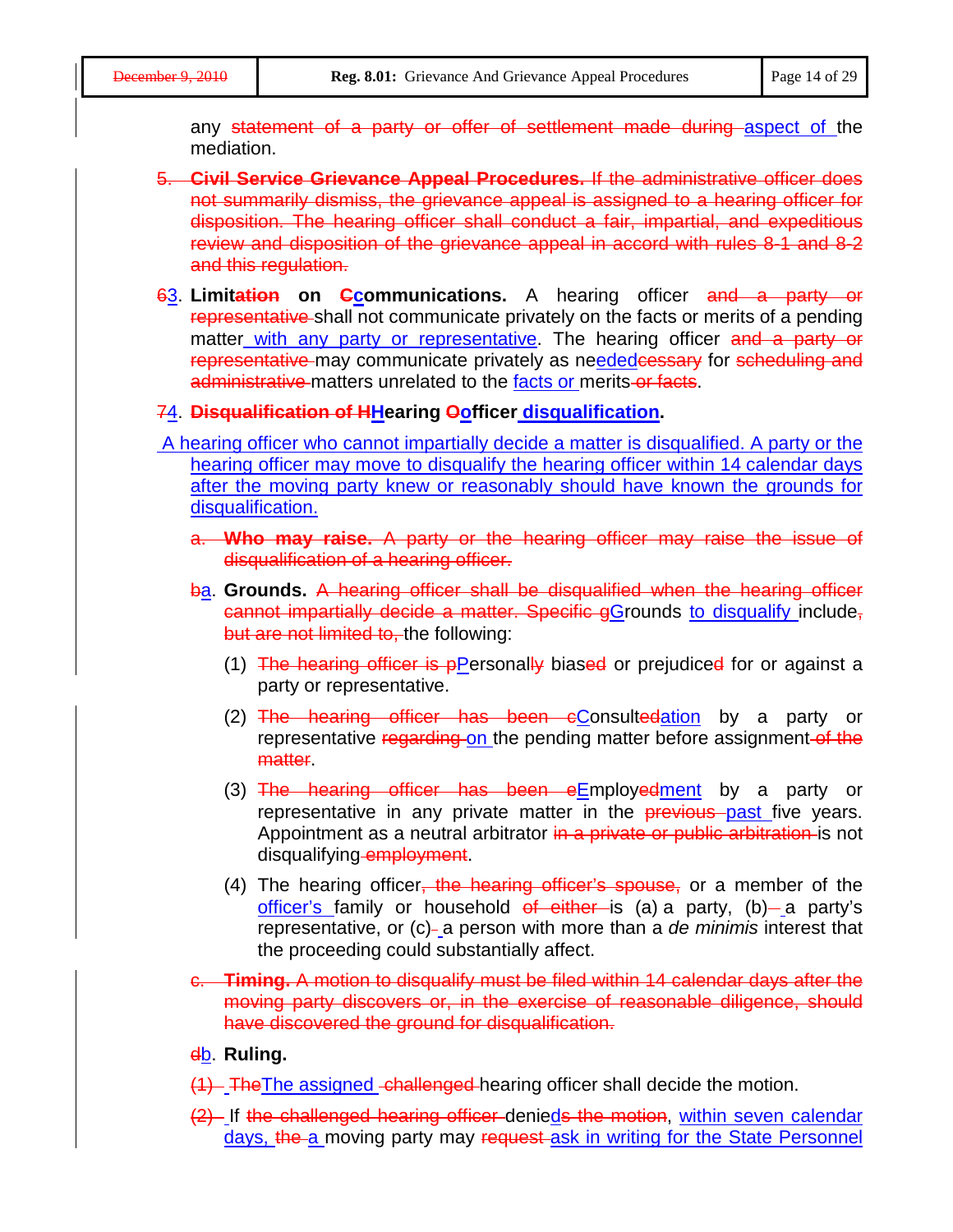Director in writing thato the State Personnel Director exercise superintending control and disqualify the challenged-hearing officer-

- (3) A request by the moving party must be filed with the State Personnel Director within 7 calendar days after the date the challenged hearing officer denied the motion.
- (4) The State Personnel Ddirector's decision on the motion is final.
- e. Motion granted. When After any hearing officer is disqualifiedcation, anthe administrative officer shall assign the *grievance appeal matter* to another hearing officer.
- 85. **Prehearing Gconference.** The hearing officer may conduct a prehearing conference in person or by telephone to consider any matters that will facilitate the fair and expeditious disposition of the grievance appeal, including, for example, the following:
- a. identify material facts in dispute and sSimplifying issues.;
- b. O obtaining stipulations, and admissions of fact, and documents to avoid unnecessary proofs or witnesses.
- c. Identifying material facts in dispute.
- d. Scheduling matters.
- e. Prehearing e exchange of documents-; and take other actions to facilitate fair and expeditious adjudication.
- 96. **Submissions to Hearing Officer; and Pproof of Sservice.** If a party submits any written material to the hearing officer, the party shall also-concurrently serve a complete copy of the material on every all other partiesy at the same time. The submitting party shall and certify in writing that how every other party hwas been served and the manner of service. Copying all parties and representatives on an email submission is sufficient proof of service.
- 107. **Summary dDisposition without a Hearing.** If there is no genuine issue as to of any material fact, a party may file a motion for summary dismissal or the hearing officer may decide the matter without a contested hearing based on the grievance record and written submissions of the parties, including affidavits.
- 11. **Hearing Procedures.** If the grievance appeal is not decided on summary disposition, a hearing officer shall conduct a contested hearing under the following general procedures:
	- a. **Time for hearing.** The hearing officer shall fix the date, time, and place for each hearing.
	- b. **Postponements.** Except for a serious emergency, a request to postpone a scheduled hearing must be filed at least 14 calendar days before the scheduled hearing. A hearing officer may postpone a hearing at the request of a party if there is sufficient justification.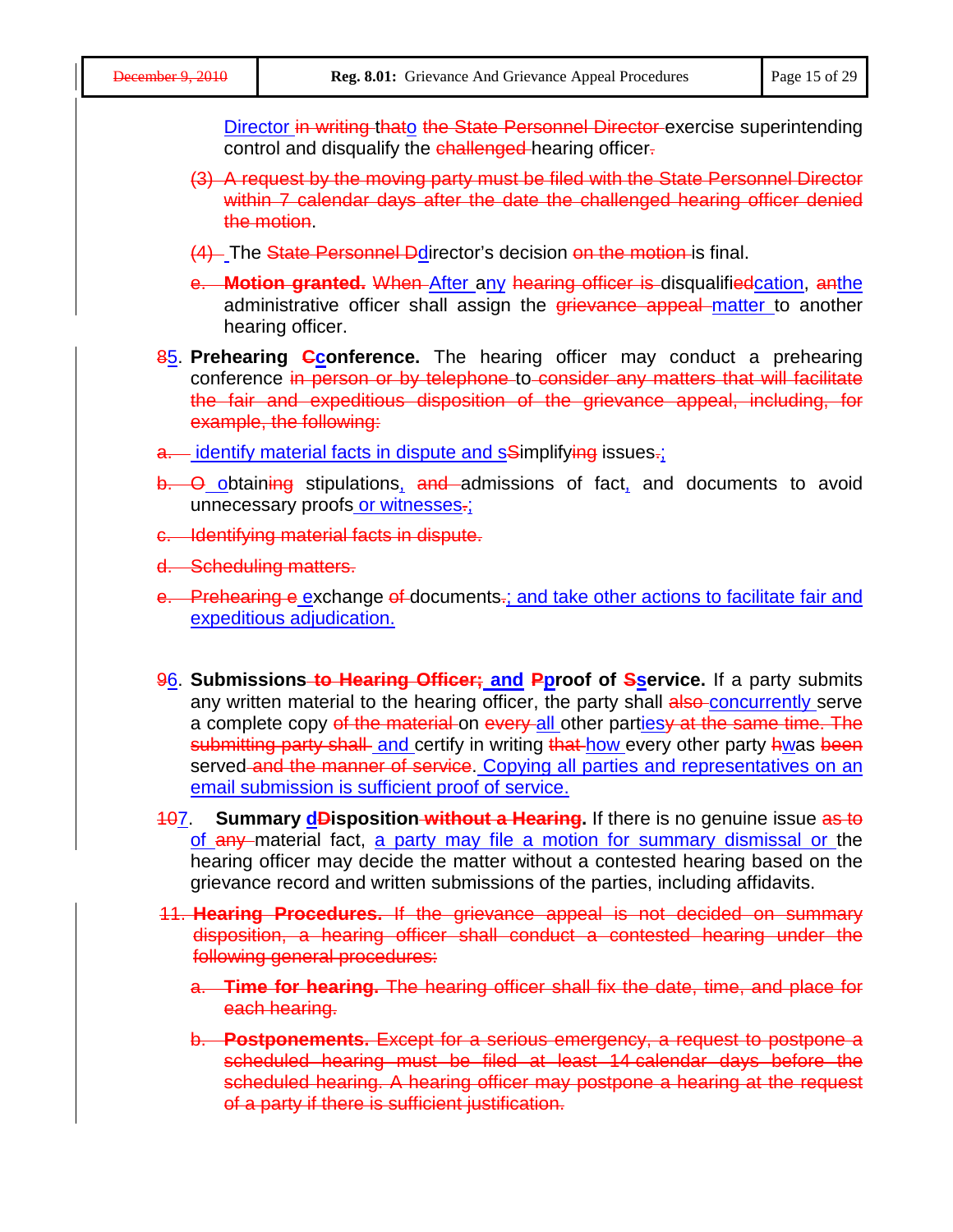| c. Absence of a party or representative. A hearing may proceed in the<br>absence of a party or representative who fails to appear and did not obtain a<br>postponement.                                                                                                                                                                                                                                                                                                                                                                                                                                                                                                                                                                                                                            |
|----------------------------------------------------------------------------------------------------------------------------------------------------------------------------------------------------------------------------------------------------------------------------------------------------------------------------------------------------------------------------------------------------------------------------------------------------------------------------------------------------------------------------------------------------------------------------------------------------------------------------------------------------------------------------------------------------------------------------------------------------------------------------------------------------|
| (1) If the party with the burden of proof fails to appear, the hearing officer<br>may grant a default judgment to the responding party.                                                                                                                                                                                                                                                                                                                                                                                                                                                                                                                                                                                                                                                            |
| (2) If the responding party fails to appear, the hearing officer shall make an<br>award in favor of the party with the burden of proof if that party<br>introduces sufficient evidence to justify an award. Any award must be<br>consistent with applicable Civil Service rules and regulations.                                                                                                                                                                                                                                                                                                                                                                                                                                                                                                   |
| d. Prehearing exchange of documents and witness lists. When a hearing is<br>scheduled, a party shall provide every other party (1) a copy of each<br>document that the party intends to introduce into evidence in the party's<br>case-in-chief and (2) a written list of the names and titles of all witnesses the<br>party intends to call to give evidence at the hearing. The copies and list must<br>be delivered in person, by fax, or by e-mail to all other parties at least<br>7 calendar days before the hearing. Alternatively, the copies and list may be<br>mailed to all other parties by first-class U.S. mail or sent by other courier at<br>least 14 calendar days before the hearing. This section does not prohibit a<br>party from introducing rebuttal evidence or witnesses. |
| (1) Previously provided documents. A party is not required to provide an<br>advance copy of any document previously exchanged in the grievance.                                                                                                                                                                                                                                                                                                                                                                                                                                                                                                                                                                                                                                                    |
| (2) Security risk. If an appointing authority intends to call as a witness any<br>prisoner or other person involuntarily committed to the custody of a state<br>agency, the witness may appear by telephone unless the hearing is held<br>where the witness is located.                                                                                                                                                                                                                                                                                                                                                                                                                                                                                                                            |
| e. Evidence. At the hearing, the hearing officer shall provide the parties a<br>reasonable opportunity to present evidence, examine and cross-examine<br>witnesses, and present argument. The hearing officer may swear witnesses,<br>take testimony, receive evidence, including opinion evidence, and take such<br>other actions necessary to fairly consider the claims of the parties. The<br>hearing officer may receive and consider the evidence of witnesses by<br>affidavit, giving it only such weight as seems proper after considering any<br>objection made to its admission. The rules of evidence do not apply, but the<br>hearing officer may refuse to take or admit evidence that is repetitive,<br>irrelevant, unreliable, or speculative.                                      |
| f. Hearing record. The hearing record shall include the following:                                                                                                                                                                                                                                                                                                                                                                                                                                                                                                                                                                                                                                                                                                                                 |
| (1) The grievance chain, with all written grievances and grievance answers.                                                                                                                                                                                                                                                                                                                                                                                                                                                                                                                                                                                                                                                                                                                        |
| (2) Documents admitted into evidence by the hearing officer.                                                                                                                                                                                                                                                                                                                                                                                                                                                                                                                                                                                                                                                                                                                                       |
| (3) Sworn testimony of witnesses.                                                                                                                                                                                                                                                                                                                                                                                                                                                                                                                                                                                                                                                                                                                                                                  |
| (4) Briefs and motions filed by the parties.                                                                                                                                                                                                                                                                                                                                                                                                                                                                                                                                                                                                                                                                                                                                                       |
| (5) All written orders and decisions of the hearing officer.                                                                                                                                                                                                                                                                                                                                                                                                                                                                                                                                                                                                                                                                                                                                       |

g. **Civil Service rules and regulations.** The hearing officer may judicially note Civil Service rules and regulations. Civil Service rules and regulations need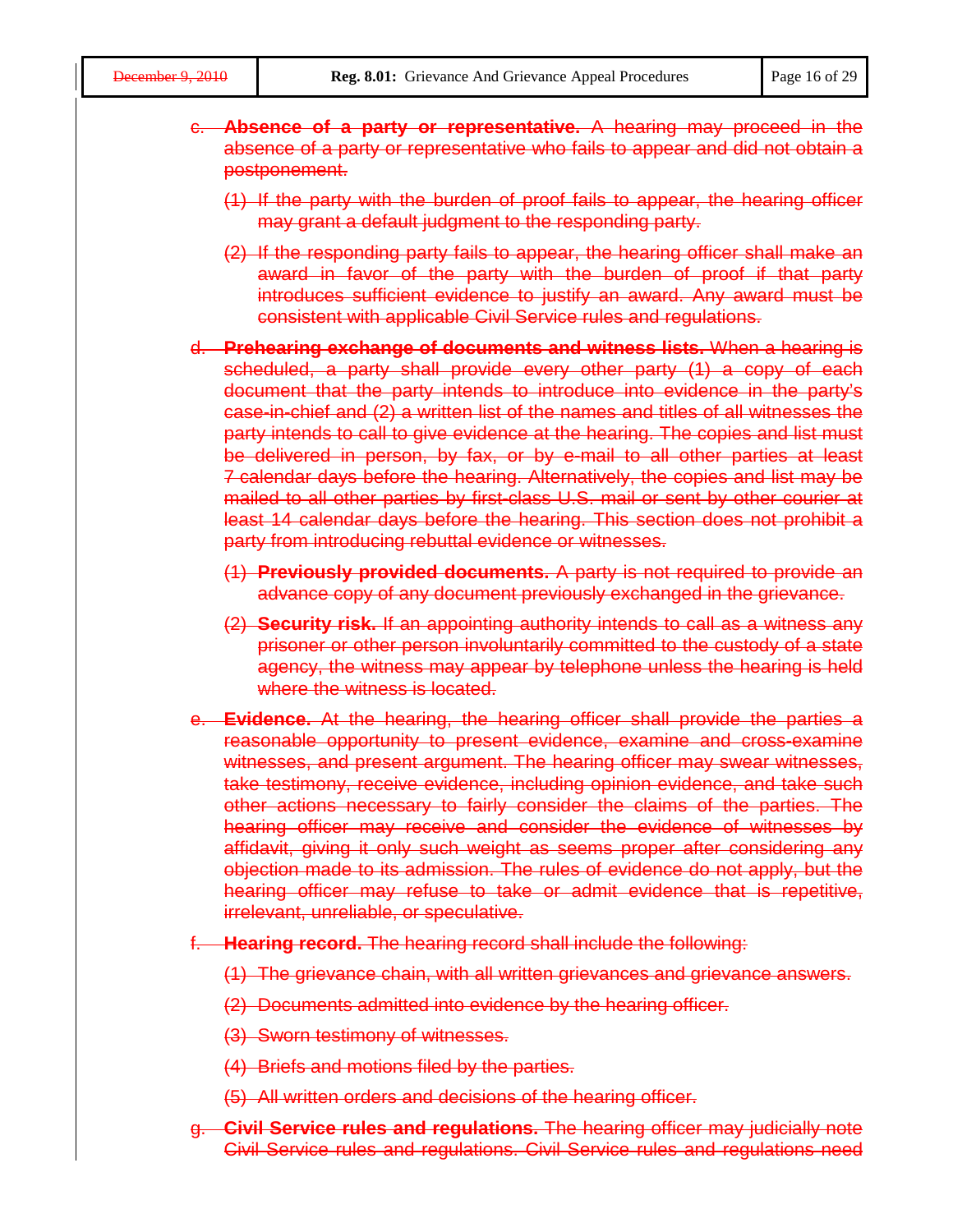not be admitted into evidence unless there is a genuine dispute regarding the authenticity or text of the rule or regulation.

h. **Agency work rules.** Agency work rules must be admitted into evidence.

#### **12F. Orders of Appearance, Subpoenas, and Discovery.**

- a1. **Authority of adjudicating officerto issue.** To obtain relevant and material evidence neededcessary to decide pending matters, a Civil Service adjudicating officer may:
	- a. Oerder classified employeespersons and to appear and give testimony agencies or their representatives or to appear, testify, and produce any evidence, including books, records, papers, correspondence, or documents in the person's possession or under their person's control.
	- b. Issue a subpoena to require a person who is not a classified employee to testify and produce evidence not under the control of a party, a classified employee, or an agency.
- 2. **Timing.** A party must request an order to appear or produce or a subpoena in writing at least 21 calendar days before the scheduled appearance or production date. The adjudicating officer may issue an order on a late request only if the requestor demonstrates good cause.
- 3. **Service.** The requesting party is responsible for serving an order or subpoena on the party to whom it is directed.
	- a. **Order to appear or produce.** If a party seeks to serve a classified employee, the appointing authority shall deliver the order to the employee on a party's request. Filing a proof of service is not required.
	- b. **Subpoenas.** A subpoena may be served anyplace in the state and must be served personally by an individual of suitable age and discretion who is not a party to the grievance appeal. Proof of service must be filed with the adjudicating officer.
- 4.b.**Orders of appearance for classified employees.**
	- (1) **Requirements.** An adjudicating officer may issue an order to require a classified employee to appear to give testimony or produce evidence on request of a party or the adjudicating officer's own motion. A party requesting an order of appearance must make the request in writing at least 21 calendar days before the scheduled appearance date. The adjudicating officer may issue an order on a late request only if the requesting party demonstrates good cause.
	- (2) **Service of order.** An order of appearance must be served on the classified employee to whom it is directed. If a party requests the order, that party is responsible for serving the order. If the adjudicating officer issues the order on the officer's own motion, Civil Service staff is responsible for serving the order. If a party seeks to serve an employee of an appointing authority, the appointing authority is not required to disclose home addresses, but shall deliver the order to the employee on request of the party.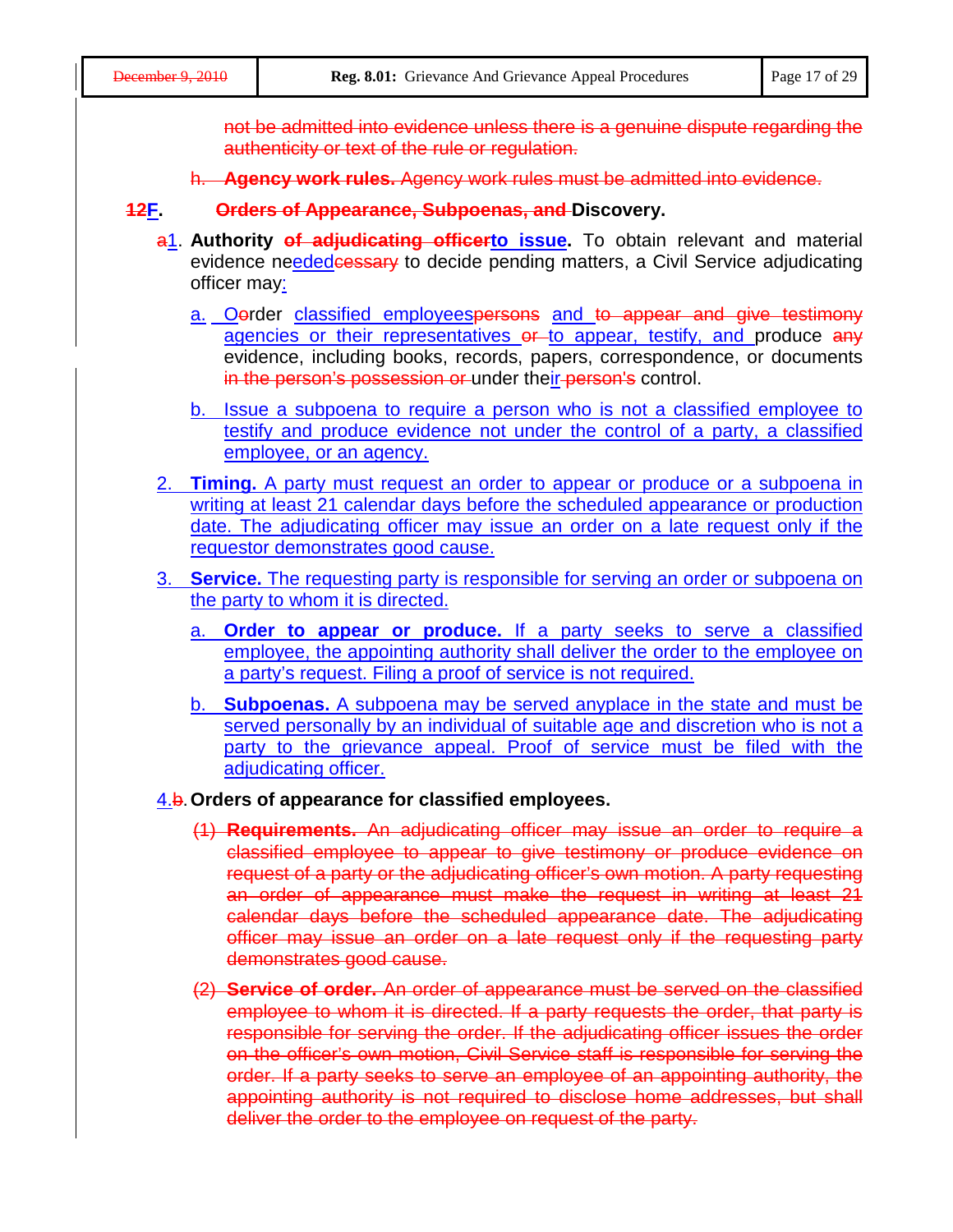- (3)a. **Appearance of classified employees by order.** All classified employees, as a part of their official duties, shall appear as directed by an adjudicating officer.
- (a) A classified employee who is a necessary witness may also voluntarily appear at a party's request. An appointing authority shall release necessary the witnesses employee from regularly scheduled work without loss of regular pay or leave credits for necessary travel and attendance to comply with the orderattend, of the adjudicating officer unless an emergency or critical safety concern prohibits releasing the employee. The employee is not entitled to overtime pay or travel expenses.
- (b)b. **Producing documents.** A classified employee ordered to produce evidence in the person's possession or under the person's control must comply shall produce the evidence as ordered., even iAny objection by the f the employee or the employee's appointing authority objectsmust be to the order. If the employee or the employee's appointing authority objects to the order, either may filed in -a writteing objection at least 7 calendar days before the date the documents are to be producedtion deadline. The hearing officer shall hear-rule on the objections and rule on them before requiring the employee to release the of evidence.
- (4) **Voluntary appearance of classified employees.** A witness may voluntarily appear at the request of a party. A classified employee who is a necessary witness and appears at the request of a grievant shall be released from regularly scheduled work without loss of regular pay or leave credits for the period of necessary travel and attendance at a Civil Service hearing. The witness is not entitled to overtime pay or travel expenses.

#### 3c. **Orders to agencies.**

- (1)a. **Requirements.** An adjudicating officer may issue an order of appearance to an agency directing it to provide produce its employees at a hearing to provide testimony or produce any evidence, including books, records, papers, correspondence, or documents possessed by or under the control of the agency. The order may be issued at the on request of a party or on the adjudicating officer's own motion.
- $(a)$  Before a party requestsing an order of appearance, the a party must seek the agency's voluntary agreement of the agency to appear. The A party must affirmatively state in its a request for an order of appearance that the party it requested asked the appointing authority of the agency to voluntarily comply with the request and the appointing authority but was refused.
- (b) A party requesting an order of appearance must make the request in writing at least 21 calendar days before the scheduled appearance date. The adjudicating officer may issue an order on a late request only if the requesting party demonstrates good cause.
- (2) **Service of order.** An order of appearance must be served on the office of the appointing authority of the agency to which it is directed. If a party requests the order, that party is responsible for serving the order. If the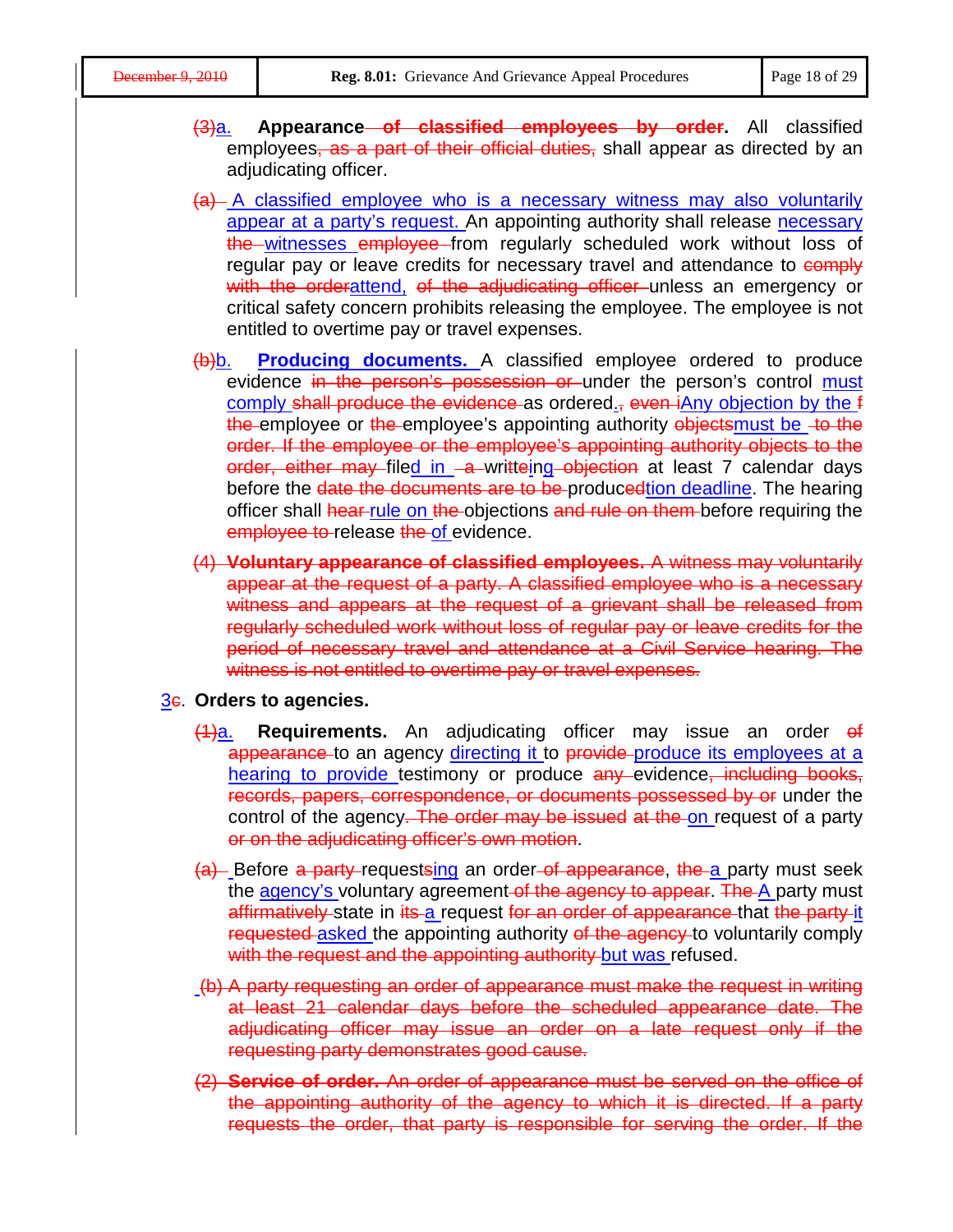adjudicating officer issues the order on the officer's own motion, Civil Service staff is responsible for serving the order.

- (3)b. **Appearance of agency.** An agency shall comply with an order of appearance and provide one or more witnesses or produce the evidence as ordered, unless it files an objection to the order at least 7 calendar days before the witness or evidence is to be produced. The hearing officer shall rule on the objections before requiring the release of evidence.
- (4) **Sanctions.** If an agency flagrantly and wantonly refuses to comply with an order of the adjudicating officer and the requesting party is materially disadvantaged by the refusal, the adjudicating officer may impose appropriate sanctions, up to and including dismissal of any claims or defenses of the offending agency.

#### d4. **Subpoenas.**

- (1) **Subpoenas authorized.** An adjudicating officer may issue a subpoena to require the attendance and testimony of any person not a classified employee and the production of any evidence not in the possession or control of a party, classified employee, or agency. A subpoena commands the person to whom directed to attend and testify at the Civil Service proceeding, produce the things designated, or give a deposition.
- (2) **Requirements.** When necessary to obtain relevant and material evidence to resolve a matter, an adjudicating officer, upon the officer's own motion or on the written request of any party, may issue a subpoena requiring the attendance and testimony of any person not a classified employee and the production of any evidence in the person's possession or under the person's control.
- (3)a. **Applications and review.** An application by a party for a subpoena is normally reviewed and acted upon by the hearing officer assigned to the a matter, but. However, in the absence of an assigned hearing officer's absence, another adjudicating officer may grant or deny the a request of a **party.** When available, the assigned hearing officer may reexamine the decision.
- (4) **Service, proof.** A subpoena may be served at any place within the state. The party requesting the subpoena is responsible for service of the subpoena. Service must be made by delivery of a copy to the person served. A subpoena must be served personally by an individual of suitable age and discretion who is not a party to the grievance appeal. Verified proof of service must be filed with the adjudicating officer.
- (5)b. **Notice to other parties.** The A party requesting the a subpoena shall mail or send by other courier to provide every other party a copy of the subpoena within 24 hours after service on the person to whom it is directed.
- (6)<sub>C.</sub> Costs. The A party requesting a subpoena bears the cost of service and witness and mileage fees are borne by the party who requested the subpoena. If a subpoena is issued upon motion of the hearing officer, the costs are borne by Civil Service. Witness and mileage fees are the same as are paid to for witnesses in the state circuit courts of this state.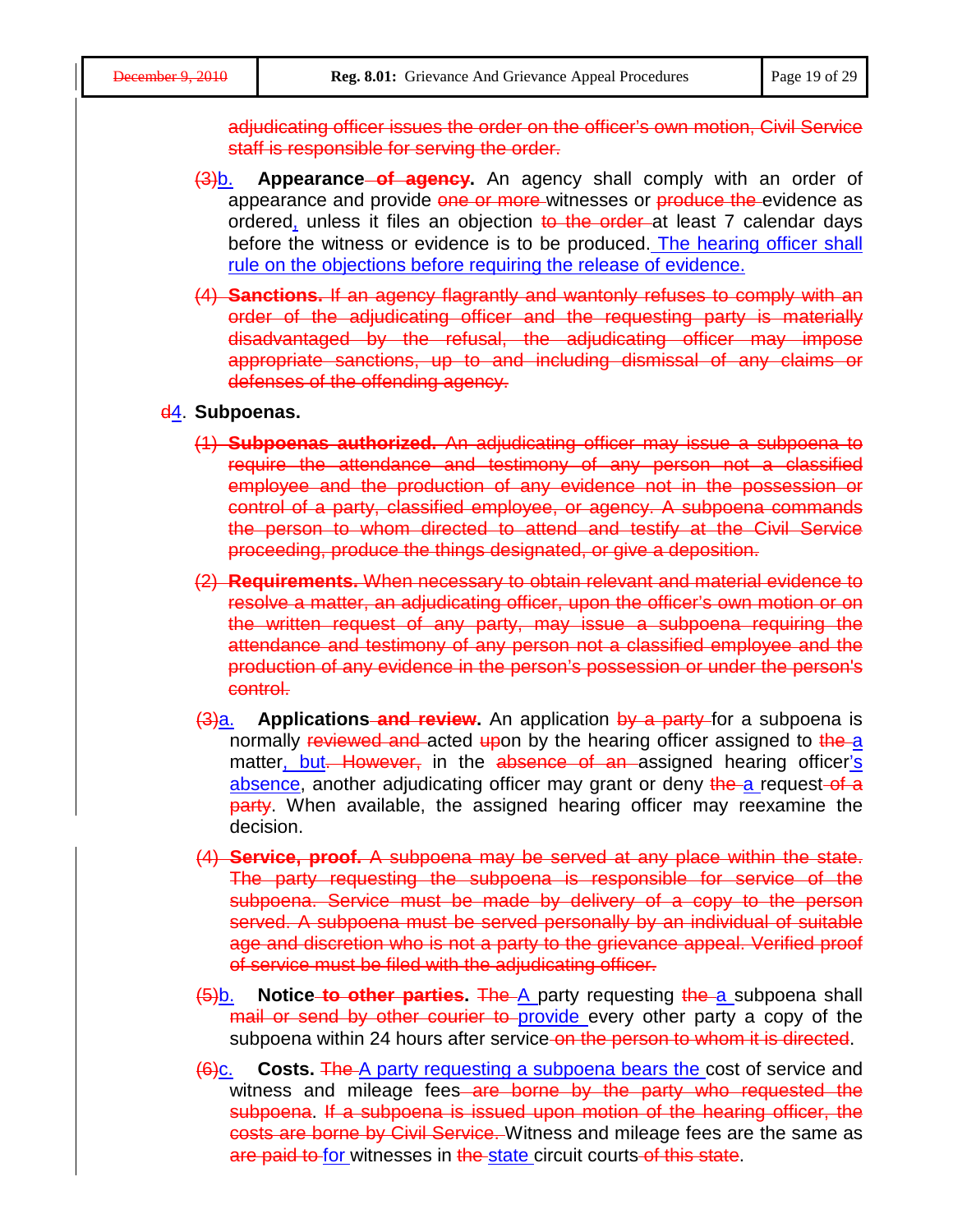- (7)d. **Revocation.** Any person served with a subpoena who does not intend to comply with the subpoena shall, within 7 calendar days after the date of service, petition in writing to revoke the subpoena. A petition to revoke is filed with the Civil Service hearings officeCSHO in writing to revoke the subpoenaand referred to the adjudicating officer for ruling. The person filing a petitioner to revoke shall serve a copy of the petition on the requesting party who requested the subpoena. The CSHO must also promptly Nnotice of the filing of a petition to revoke must also be promptly given by Civil Service staff to the requesting party at whose request the subpoenaof the petition was issued. The hearing officer may revoke a subpoena if it requires the evidence required to be produced does not unrelated to the matter in issue, if the subpoena does not describe the requested evidence with sufficient particularity, or if the subpoena is invalid for any other sufficient reason.
	- (8) **Testimony not required.** A party at whose request a subpoena was issued is not obligated to call the witness or present the witness for crossexamination.
- (9)e. **Compliance.** If a person served with a subpoena fails to comply with the subpoena, the requesting party on whose behalf it was issued may file a petition in the Michigan circuit court for an order requiring compliance. If a eircuit court petition is filed, the hearing officer may adjourn the proceedings or take other action deemed appropriate. If thea hearing goes forwardcontinues, the hearing officer may presume that the evidence or testimony of a non-complying witness who failed to comply with the subpoena would be adverse to any party who is responsible for the failure or refusal of a witness to testify.
- 5. **Sanctions.** If a party ignores or willfully refuses to comply with an order to appear or produce or a subpoena and the requesting party is materially disadvantaged, the adjudicating officer may impose appropriate sanctions, including dismissal of the noncompliant party's claims or defenses or drawing reasonable inferences against it related to its noncompliance.
- e6. **Discovery of mMedical information.**
- $(1)$  WhenIf a party's mental or physical condition of a party is in controversy, the hearing officer may order the prehearing discovery of medical information about on the condition. Medical information subject to discovery includes, but is not limited to, medical records in the possession and control of a party, physician, hospital, or other custodian, including the Employee Services Program.
- (2) A hearing officer shall not issue any order on any assessment or counseling services by the Employee Services Program, unless the recipient has signed a written release authorizing the disclosure; employees of the Employee Services Program shall comply with any order of a hearing officer accompanied by a properly authorized release. A party who has may assert a valid privilege may assert the privilege and to prevent discovery of medical information relating to about the party's mental or physical condition. A privilege not timely asserted is waived in the proceeding.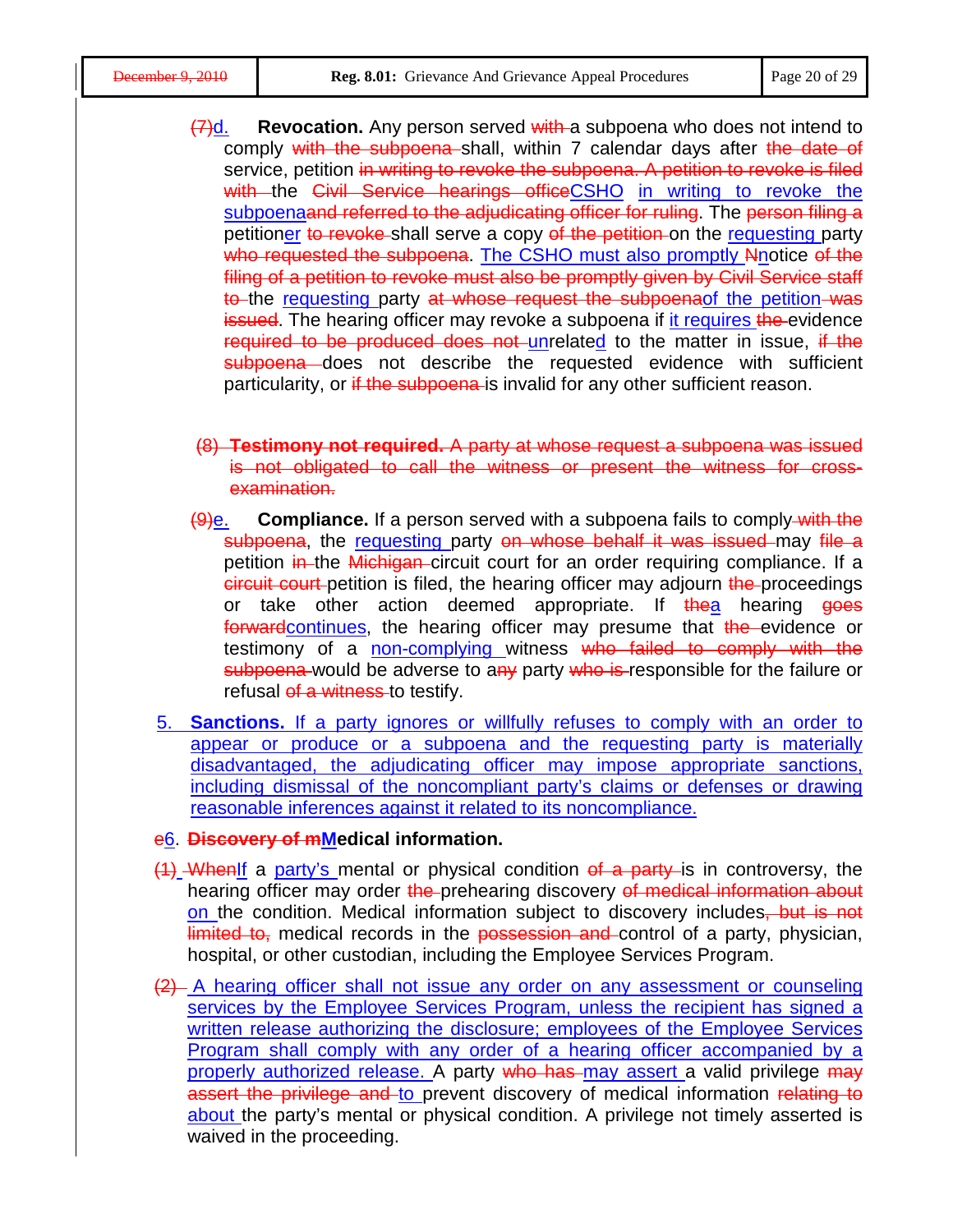| (3) Unless the hearing officer orders otherwise, if aA party who asserts that the<br>medical information is subject to a privileged or refuses to sign a release and the<br>assertion prevents discovery of medical information, the party may cannot<br>thereafter <b>present or</b> introduce any physical, documentary, or testimonial<br>evidence relating to on the party's medical history or medical or physical history<br>or condition.                                                                                                                                                                            |  |
|-----------------------------------------------------------------------------------------------------------------------------------------------------------------------------------------------------------------------------------------------------------------------------------------------------------------------------------------------------------------------------------------------------------------------------------------------------------------------------------------------------------------------------------------------------------------------------------------------------------------------------|--|
| f. Employee Services Program.                                                                                                                                                                                                                                                                                                                                                                                                                                                                                                                                                                                               |  |
| (1) A hearing officer shall not issue any order regarding any professional assessment<br>or counseling services provided by the Employee Services Program unless the<br>employee receiving the services has signed a written release authorizing the<br>disclosure of such information.                                                                                                                                                                                                                                                                                                                                     |  |
| (2) If a party refuses to sign a written release and prevents the disclosure of medical<br>information about a mental or physical condition in contention, the party may not<br>thereafter present or introduce any physical, documentary, or testimonial<br>evidence relating to the party's medical history or medical or physical condition.                                                                                                                                                                                                                                                                             |  |
| (3) Employees of the Employee Services Program shall comply with any order of a<br>hearing officer accompanied by a properly authorized release.                                                                                                                                                                                                                                                                                                                                                                                                                                                                            |  |
| G. Hearing Procedures. If a grievance appeal is not decided on summary disposition, a<br>hearing officer shall conduct a contested hearing under the following procedures:                                                                                                                                                                                                                                                                                                                                                                                                                                                  |  |
| 1. Scheduling. The hearing officer shall fix the time and place of hearing. Grievance<br>appeal hearings are to be concluded in one day, unless otherwise previously<br>authorized by the hearing officer in writing. The parties shall avoid calling<br>unnecessary witnesses, be sufficiently prepared, and stipulate to all uncontested<br>facts of the case to the hearing officer before the hearing date. Hearing officers<br>should encourage the parties to focus their presentations on relevant evidence.                                                                                                         |  |
| 2. Postponements. Except for a serious emergency, a request to postpone a<br>scheduled hearing must be filed at least 14 calendar days in advance. A hearing<br>officer may postpone at a party's request if there is sufficient justification.                                                                                                                                                                                                                                                                                                                                                                             |  |
| 3. Absences. A hearing may proceed in the absence of a party or representative<br>who fails to appear and did not obtain a postponement.                                                                                                                                                                                                                                                                                                                                                                                                                                                                                    |  |
| a. If the party with the burden of proof fails to appear, the hearing officer may<br>grant a default judgment to the responding party.                                                                                                                                                                                                                                                                                                                                                                                                                                                                                      |  |
| b. If the responding party fails to appear, the hearing officer shall make an<br>award in favor of the party with the burden of proof if sufficient evidence to<br>justify an award is introduced.                                                                                                                                                                                                                                                                                                                                                                                                                          |  |
| 4. Prehearing exchange of documents and witness lists. Each party shall                                                                                                                                                                                                                                                                                                                                                                                                                                                                                                                                                     |  |
| provide every other party and the hearing officer (1) a copy of each document<br>that the party intends to introduce into evidence in the party's case-in-chief and<br>(2) a written list of the names and titles of all witnesses the party intends to call to<br>testify at the hearing. The copies and list must be (1) hand-delivered or emailed<br>to all other parties at least 7 calendar days before the hearing or (2) sent by first-<br>class U.S. mail or other courier at least 14 calendar days before the hearing. This<br>section does not prohibit a party from introducing rebuttal evidence or witnesses. |  |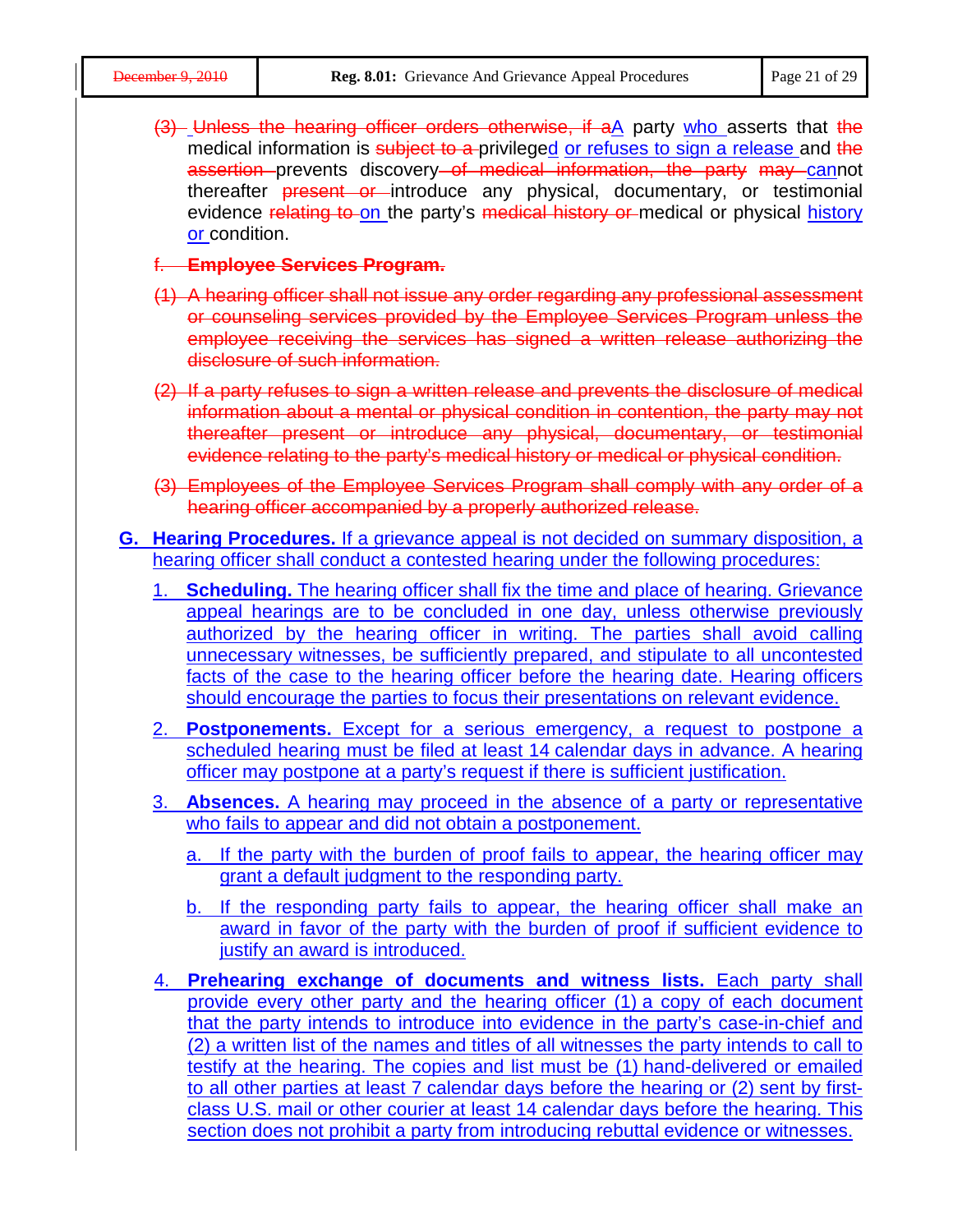| December 9, 2010 |          | Reg. 8.01: Grievance And Grievance Appeal Procedures                                                                                                                                                                                                                                                                                                                                                                                                                                                                                                                                                                                                                                                                                                                                                                                            | Page 22 of 29 |
|------------------|----------|-------------------------------------------------------------------------------------------------------------------------------------------------------------------------------------------------------------------------------------------------------------------------------------------------------------------------------------------------------------------------------------------------------------------------------------------------------------------------------------------------------------------------------------------------------------------------------------------------------------------------------------------------------------------------------------------------------------------------------------------------------------------------------------------------------------------------------------------------|---------------|
|                  |          | a. Previously provided documents. A party need not provide another copy of<br>any document previously exchanged in the grievance process.                                                                                                                                                                                                                                                                                                                                                                                                                                                                                                                                                                                                                                                                                                       |               |
|                  |          | b. Security risk. If an appointing authority intends to call as a witness any<br>prisoner or other person involuntarily committed, the witness may appear by<br>telephone, unless the hearing is held where the witness is located.                                                                                                                                                                                                                                                                                                                                                                                                                                                                                                                                                                                                             |               |
| 5.               |          | <b>Evidence.</b> The hearing officer shall provide the parties a reasonable opportunity to<br>present evidence, examine and cross-examine witnesses, and present argument.<br>The rules of evidence do not apply, but the hearing officer may refuse to admit<br>repetitive, irrelevant, unreliable, or speculative evidence. Parties are limited in<br>examining witnesses and presenting evidence to facts directly related to matters in<br>dispute before the hearing officer. The hearing officer may swear witnesses, take<br>testimony, receive evidence including opinion evidence, and take other actions<br>necessary to fairly consider the parties' claims. The hearing officer may receive<br>and consider evidence of witnesses by affidavit, giving it weight deemed proper<br>after considering any objection to its admission. |               |
| 6.               |          | <b>Hearing record.</b> The hearing record shall include the following:                                                                                                                                                                                                                                                                                                                                                                                                                                                                                                                                                                                                                                                                                                                                                                          |               |
|                  |          | a. The grievance chain, with all written grievances and answers.                                                                                                                                                                                                                                                                                                                                                                                                                                                                                                                                                                                                                                                                                                                                                                                |               |
|                  | b.       | Documents and items admitted into evidence by the hearing officer.                                                                                                                                                                                                                                                                                                                                                                                                                                                                                                                                                                                                                                                                                                                                                                              |               |
|                  | С.       | Sworn testimony of witnesses.                                                                                                                                                                                                                                                                                                                                                                                                                                                                                                                                                                                                                                                                                                                                                                                                                   |               |
|                  | d.       | Motions or other pleadings filed by the parties.                                                                                                                                                                                                                                                                                                                                                                                                                                                                                                                                                                                                                                                                                                                                                                                                |               |
|                  | е.       | Written orders and decisions of the hearing officer.                                                                                                                                                                                                                                                                                                                                                                                                                                                                                                                                                                                                                                                                                                                                                                                            |               |
|                  |          | 7. Civil Service rules and regulations. The hearing officer may judicially note Civil<br>Service rules, regulations, and decisions which need not be admitted into evidence<br>unless there is a genuine dispute over their authenticity or actual text.                                                                                                                                                                                                                                                                                                                                                                                                                                                                                                                                                                                        |               |
|                  |          | 8. Agency work rules. Relevant agency work rules, policy directives, or orders at<br><u>issue must be admitted into evidence.</u>                                                                                                                                                                                                                                                                                                                                                                                                                                                                                                                                                                                                                                                                                                               |               |
| <u> 13Н. </u>    | follows: | <b>Standards and Burden of Proof.</b> The burdens of proof in a-grievance<br>appeals vary depending on the certified issues. The burdens isare allocated as                                                                                                                                                                                                                                                                                                                                                                                                                                                                                                                                                                                                                                                                                     |               |
|                  |          | a1 Prohibited Ddiscrimination. If a grievant allegeingd discrimination prohibited by<br>rule 1-8 [Prohibited Discrimination], the a grievant has the burden of must proveing<br>by a preponderance of the evidence that the grievant suffered a tangible adverse<br>employment action as a result offrom discrimination prohibited by rule 1-8.                                                                                                                                                                                                                                                                                                                                                                                                                                                                                                 |               |
|                  |          | $b2$ . Whistleblower. If the grievant alleginged a reprisal prohibited by rule 2-10<br>[Whistleblower Protection], the a grievant has the burden of must proveing by a<br>preponderance of the evidence that the grievant suffered a tangible adverse<br>employment action as a result offrom retaliation prohibited by rule 2-10.                                                                                                                                                                                                                                                                                                                                                                                                                                                                                                              |               |
|                  |          | 63. Discipline. If alleging that the grievant alleged a dismissal, demotion, suspension,                                                                                                                                                                                                                                                                                                                                                                                                                                                                                                                                                                                                                                                                                                                                                        |               |

reduction in pay, or disciplinary lateral job change was without just cause, the burden of proof is as follows: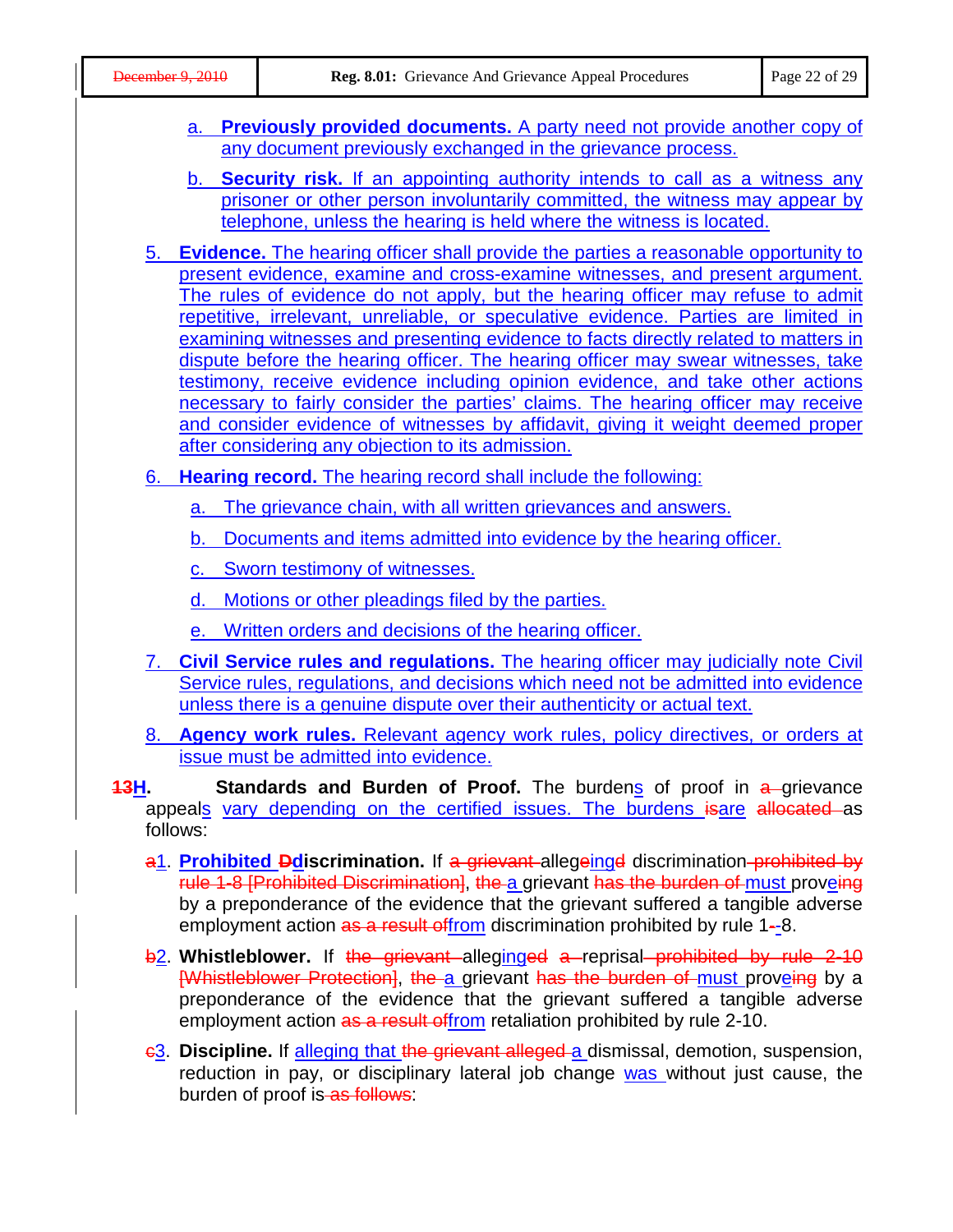- (1)a. **Just cause for discipline.** The appointing authority has the burden of must first proveing by a preponderance of the evidence that there was it had just cause to discipline the grievant.
- (2)b. **Discipline.** If the appointing authority proves that there was it had just cause to discipline the grievant, a hearing officer cannot can only alter the discipline imposed unless if the grievant proves by a preponderance of the evidence that the particular discipline imposed (1) violated a Civil Service rule or regulation, (2) violated an agency work rule, or (3) was arbitrary and capricious.
- d4. **Position Aabolition or creation of position.** If the grievant wachallenging s aggrieved by a position's the creation or abolition of a position, the a grievant has the burden of must proveing by a preponderance of the evidence that (1) the grievant suffered a tangible adverse employment action as the result of from the abolition or creation  $\frac{d}{dx}$  position and (2) the position was abolished or created for reasons other than administrative efficiency.
- e5. **Nondisciplinary lateral job change.** If the grievant wachallenging s aggrieved by a nondisciplinary lateral job change, the grievant has the burden of must provinge by a preponderance of the evidence that (1) the grievant suffered substantial harm as a result of from the lateral job change and (2) the lateral job change was arbitrary and capricious.
- f6. **Compensation.** If the grievant allegeding a denial of compensation, the grievant has the burden of must proveing by a preponderance of the evidence that the grievant was denied compensation to which the grievant was entitled under a Civil Service rule or regulation.
- g7. **Service rating.** If the grievant alleged that the appointing authority issued an unsatisfactory service rating is challenged as without just cause, the appointing authority has the burden of must proveing by a preponderance of the evidence that there was it had just cause to issue the unsatisfactory service rating.
- h8. **Performance-pay Eevaluation.** If the grievant alleged that the appointing authority issued alleging a less-than-satisfactory overall performance-pay evaluation was without just cause, the appointing authority has the burden of must proveing by a preponderance of the evidence that there was it had just cause to issue an overall less-than-satisfactory evaluation.
- 9. **Rescinded probationary appointment.** If the rescission of an appointment during a probationary period where the grievant was demoted to a classification level not less than that occupied when appointed is challenged:
	- a. The appointing authority must first articulate the reasons for rescinding the probationary appointment and demoting the grievant.
	- b. The grievant must then prove by a preponderance of the evidence that the rescission and demotion (1) were arbitrary and capricious or (2) violated rule 1-6, 1-8, or 2-10.
- **i10. General grievance appeal.** Unless otherwise specifically provided elsewhere in Civil Service rules or regulations, a grievant has the burden of must proveing by a preponderance of the evidence both of the following: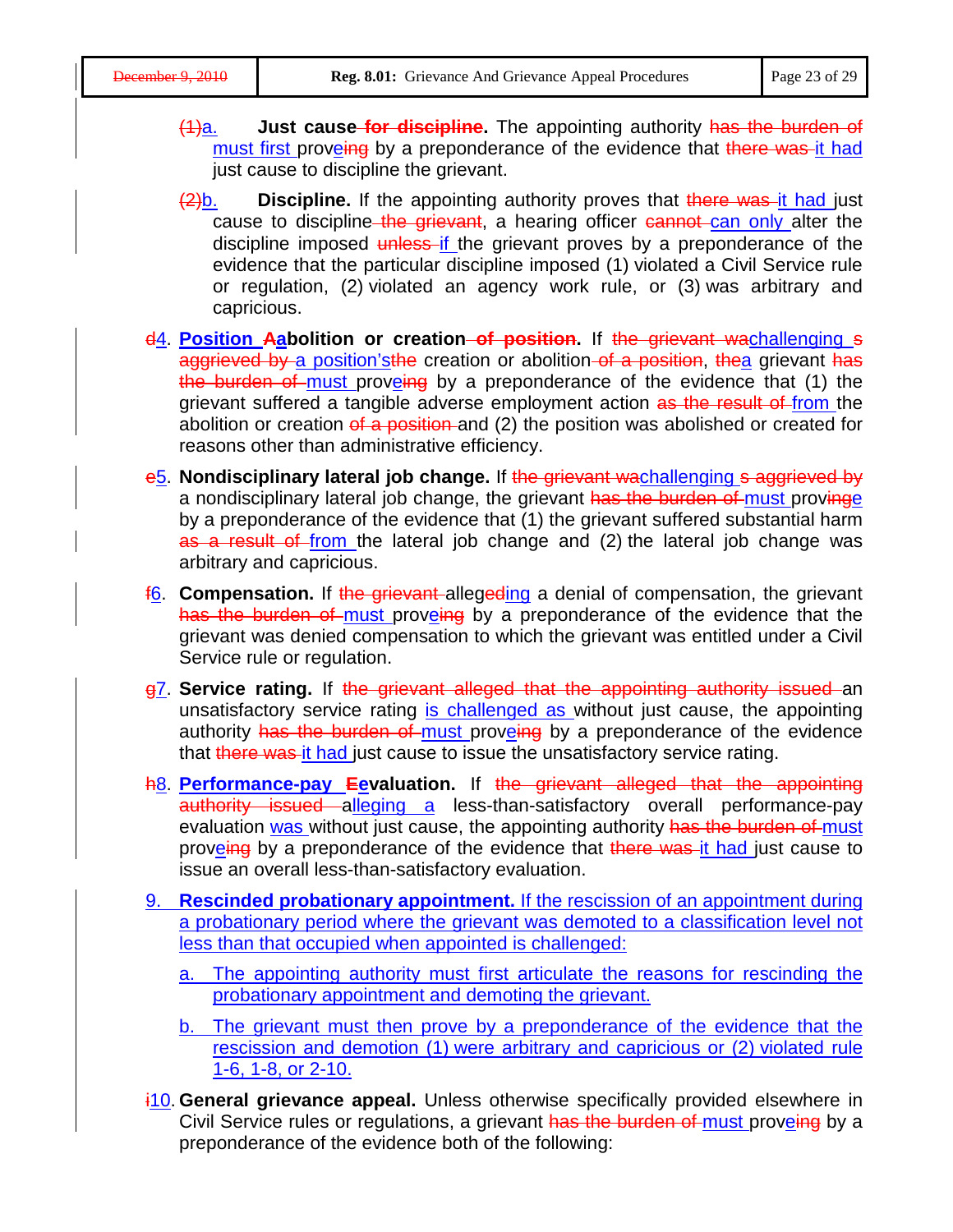$\frac{1}{2}$ . The grievant was substantially harmed by an action of the appointing authority's action.

(2)b. Theat action complained of violated one or more of the following:

(a1) Article 11, section 5, of the Michigan Constitution.

- $(62)$  Aa Civil Service rule or regulation.
- $\frac{1}{2}$  ( $\frac{63}{2}$  Aan agency work rule; or-
- $(d4)$  Aan enforceable written grievance settlement between the grievant and the appointing authority permitted by Civil Service rules or regulations.
- j. **Rescission of probationary appointment.** If a grievance alleged that the appointing authority rescinded an appointment during a probationary period and demoted the grievant to a classification level not less than the level occupied at the time of the probationary appointment:
	- (1) The appointing authority must first articulate the reasons for rescinding the probationary appointment and demoting the grievant.
	- (2) The grievant must prove by a preponderance of the evidence that the rescission and subsequent demotion (1) were arbitrary and capricious or (2) violated rule 1-6 [Merit, Efficiency, and Fitness], 1-8 [Prohibited Discrimination], or 2-10 [Whistleblower Protection].

#### **14I.Decisions.**

- a1. **Final decision.** The hearing officer shall issue a written decision setting forth the hearing officer's findings of fact, conclusions of law, and any remedial orders. If the A decision disposinges of the a grievance appeal, the decision is final, unless a party timely files a timely-claim of appeal or an application for leave to appeal to the Civil Service Commission.
- b2. **Remand decision.** If the hearing officer remands the matter to the agency for further proceedings and does not retain jurisdiction, the remand decision is appealable as a final decision. If the hearing officer remands the matter to the agency and retains jurisdiction, the decision is appealable only as an interlocutory order.
- 3. **Effective date.** If a party files an appeal to the commission within 28 calendar days after a decision is issued, the decision is automatically stayed pending further order of the Employment Relations Board or commission. Otherwise, a grievance appeal decision becomes final and binding on the parties 29 calendar days after the adjudicating officer's decision is issued, unless the decision provides a later effective date.
- 4. **Dismissal grievances.** If an adjudicating officer's final decision orders an appointing authority to reinstate a grievant who had been dismissed for just cause, as a condition of further appeal the appointing authority must, temporarily at the class and level ordered for reinstatement, either (a) reinstate the grievant or (b) provide base pay and appropriate medical, dental, and vision group insurance. Temporary restoration does not reinstate the grievant to employment in the classified service. During any temporary restoration, the grievant is not entitled to any leave credit, retirement credit, longevity credit or payment, additional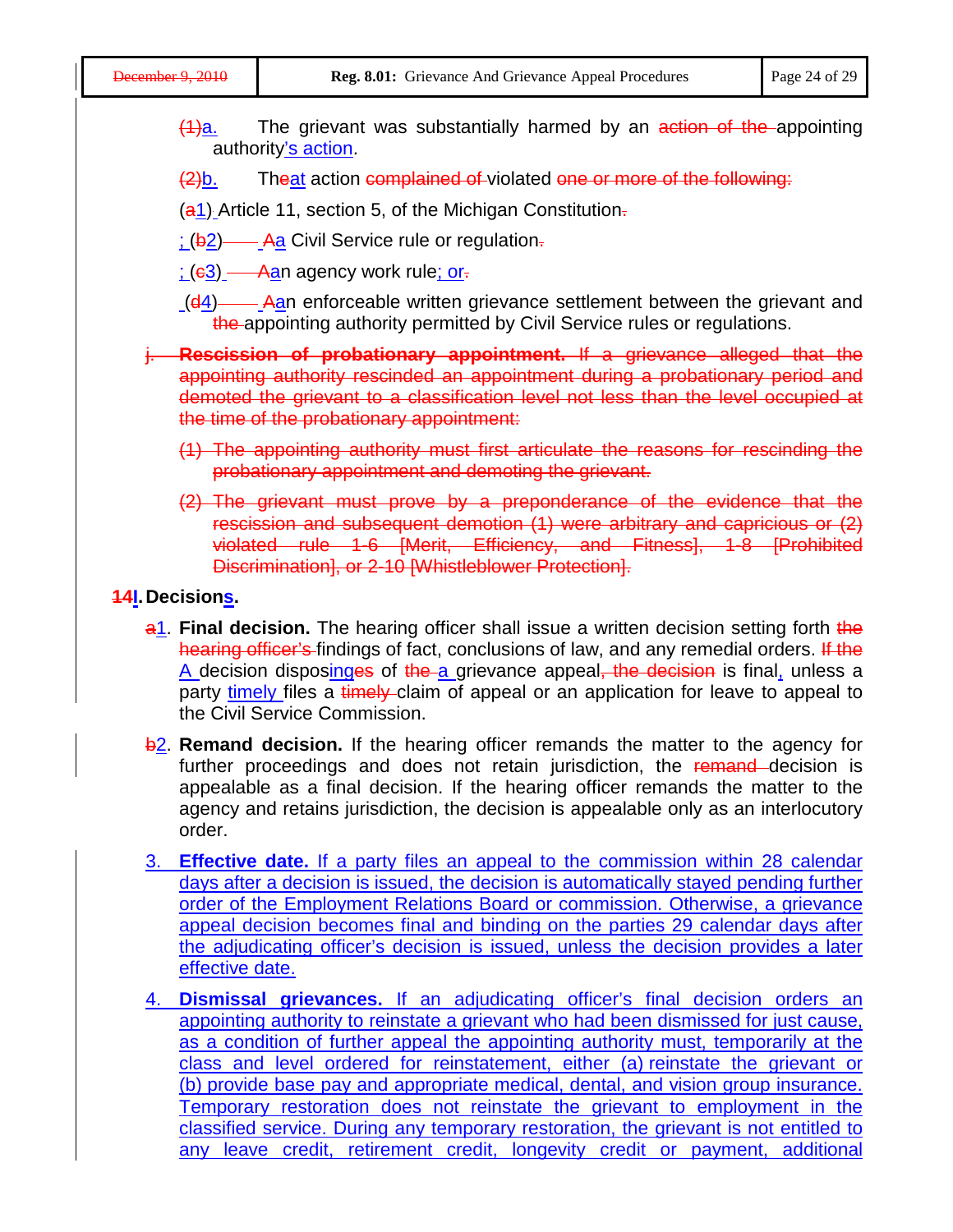compensation, base-pay increases, severance pay, expense reimbursement, or other additional compensation or benefit.

#### **15J. Awards.**

- a1. **Prohibitions.** A hearing officer cannot award any of the following:
- $(1)$  Aattorney fees,  $\overline{z}$
- (2) Wwitness fees.
- $(3)$ , Ccosts or other expenses, or  $\overline{z}$ .
- $(4)$  -linterest on any monetary award.
- b2. **Back pay and benefits.** An appointing authority need not pay an award of back pay or benefits until a final, nonappealable decision of the commission or a court of competent jurisdiction affirms the award. If a reinstatement is affirmed after appeal, the appointing authority shall provide the rest of any back-pay award, offset by any base pay and benefits temporarily restored on appeal. An award of back pay and other benefits, even when not expressly stated in the decision, is subject to **eCivil sService** rules and regulations and **subject to** the following deductions, when appropriate:
	- (1)a. Earnings in other employment or self-employment, except for previouslyapproved supplemental employment.
	- $\frac{2}{b}$ . Benefits from employer contributory income protection insurance.

(3)<sub>C.</sub> Benefits received under workers' compensation, unemployment compensation, social security, and social welfare programs.

- (4)d. Paycheck withholding required under federal, state, and local law.
- $\overline{(5)}$ e. The employee's share of the cost of any group insurance plan.

(6)f.Retirement benefits, including disability retirement benefits.

**63. Expiring appointments.** If the A grievant is in a limited-term appointment, the Senior Executive Service, or the Senior Executive Management Assistant Service appointment, damages, including pay and benefits, cannot be awarded relief for any period after the scheduled  $\frac{d}{dt}$  destertation of the term of appointment, unless specifically authorized in a Civil Service rule.

#### 16. **Effective Date of Decision.**

- a. **Effective date.** A grievance appeal decision becomes final and binding on the parties 29 calendar days after the date the decision of the adjudicating officer is issued, unless the decision provides for a later effective date.
- b. **Stay of effective date.** If a party files an appeal to the Civil Service Commission within 28 calendar days after the date the decision was issued, the decision is automatically stayed pending further order of the Employment Relations Board or Civil Service Commission.
- c. **Dismissal grievances.** If a final decision of an adjudicating officer orders an appointing authority to reinstate a grievant who had been dismissed for just cause, the appointing authority, as a condition of further appeal to the Civil Service Commission, must do one of the following: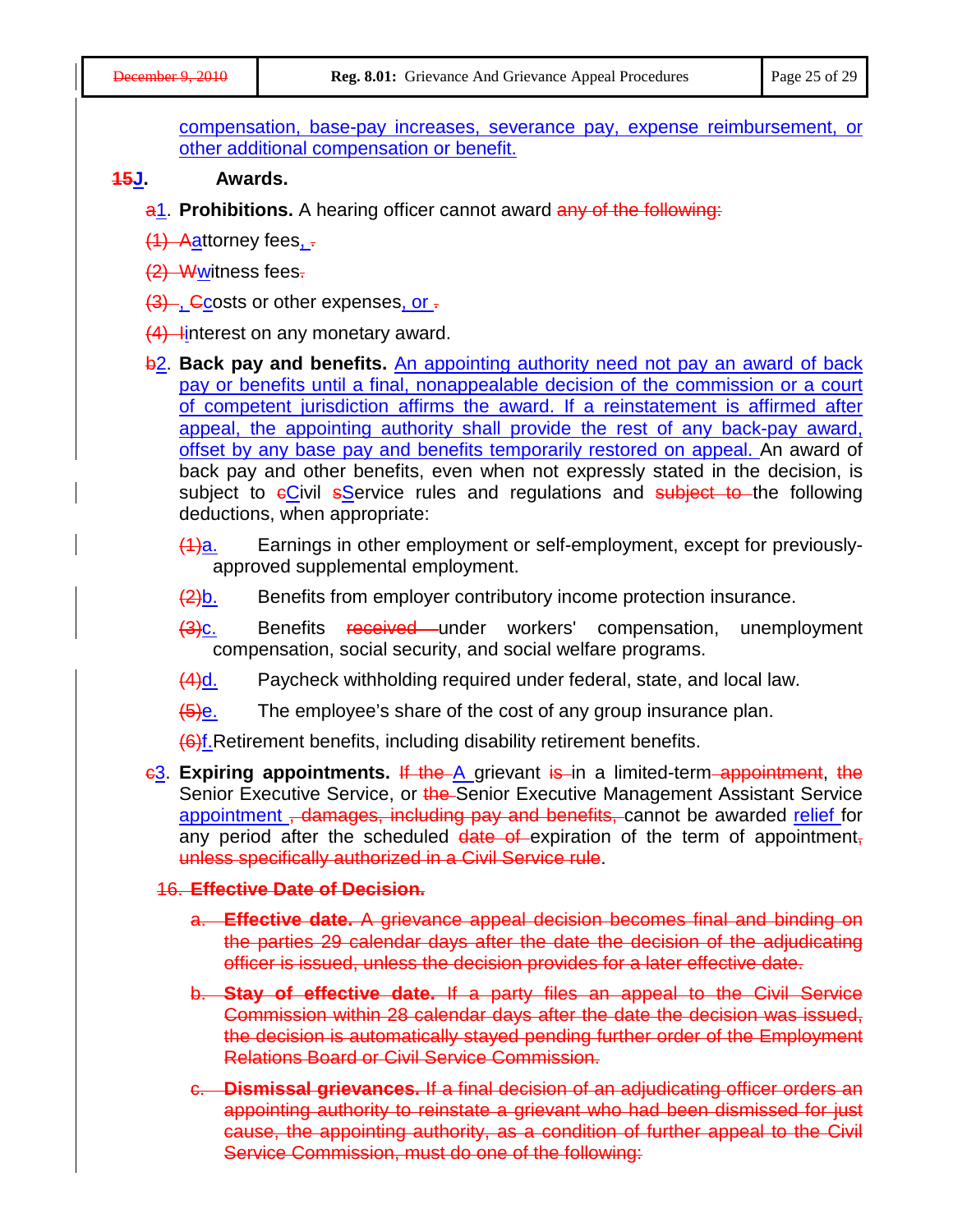| December 9, 2010 |  |  |  |  |
|------------------|--|--|--|--|
|                  |  |  |  |  |

- (1) **Temporary reinstatement.** Temporarily reinstate the grievant to a position at the classification and level (1) held when the grievant was dismissed or (2) ordered for reinstatement by the adjudicating officer.
	- (2) **Temporary restoration of base pay and benefits.** Temporarily restore the grievant's base pay and medical, dental, and vision group insurance, at the level in effect when dismissed.
		- (a) The temporary restoration of base pay and benefits does not reinstate the grievant to employment in the classified service.
		- (b) During a period of temporary restoration of base pay and benefits, the grievant is not entitled to any leave credit, retirement credit, longevity credit or payment, additional compensation, increases in base pay, severance pay, expense reimbursement, or any other additional compensation or benefit.
	- (3) If, after appeal, the decision reinstating the grievant is affirmed, the appointing authority shall provide the remainder of any back pay award, with credit given for any base pay and benefits temporarily restored pending appeal, unless the Civil Service Commission or a court of competent jurisdiction orders otherwise.
- d. **Back pay pending appeal.** The appointing authority is not required to pay an award of back pay or benefits until there is a final, nonappealable decision of the Civil Service Commission or a court of competent jurisdiction affirming an award of back pay.
- 17. **Confidentiality.** Except for the record and published civil service decisions, all files of the Civil Service Commission and its adjudicating officers relating to grievance appeals, including, but not limited to, internal correspondence, research, staff analyses, and draft decisions, are confidential and not open to the public.
- 18. **Other Administrative Proceedings.** The procedures established in this regulation for the conduct of hearings may be used in other civil service proceedings where a contested hearing is authorized to the extent that they are not incompatible with requirements in the civil service rules and regulations for those proceedings. In civil service proceedings where a contested hearing is not authorized, the adjudicating officer may use these procedures to the extent that they are not incompatible with the subject matter and conduct of the investigation.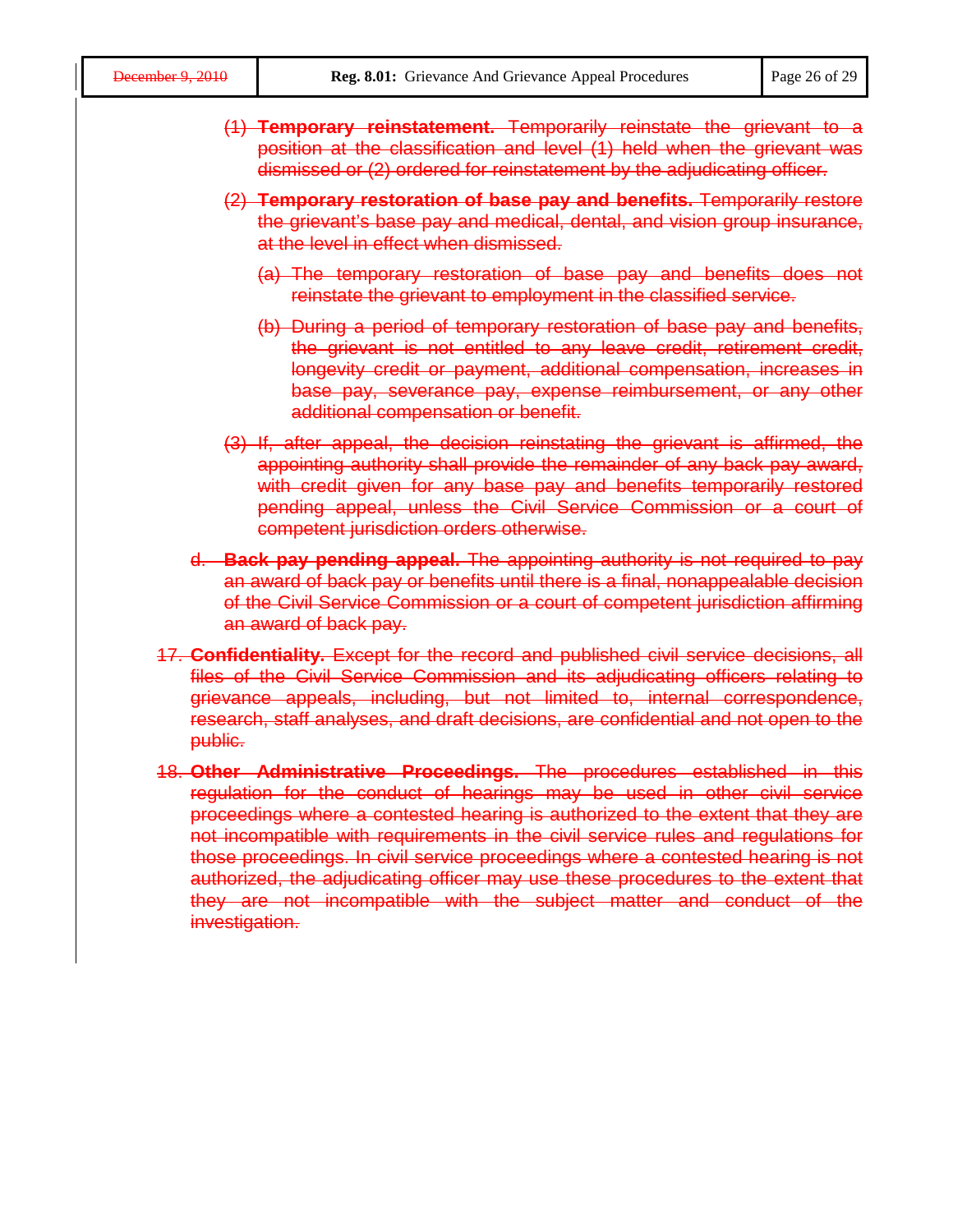#### **CK.Arbitration Alternative.**

- 1. **Filing Grievance Appeal to Arbitration.** A grievant may elect to have an arbitrator hear a grievance appeal heard by an arbitrator rather than a hearing officer appointed by *Civil Servicethe CSHO*. A grievant electing arbitration must first timely file the a grievance appeal with Civil Service the CSHO after exhausting the agency-level steps in compliance with sStandards 4.B.1, 4.B.2, and 4.B.3 of this regulation. If the grievant's first filing with Civil Service the CSHO does not clearly indicate that the grievant explicitly elects the arbitration alternative, the grievant waives the option arbitration alternative and the grievance appeal must be heard by a the CSHO shall appoint a hearing officer appointed by Civil Service.
- 2. **Pre-arbitration Cconference.** If the administrative officer does not summarily dismiss the a grievance appeal, the administrative officer shall schedule a prearbitration conference of the parties within 28 calendar days after the date the grievance appeal was fileding. The parties may explore conciliation, stipulate as to issues and facts, and coordinate selection of the arbitrator. After the conference, the administrative officer shall certify the grievance appeal to arbitration.
- 3. **Arbitrator Sselection of Arbitrator.** Within 14 calendar days after the administrative officer's mails or sends by other courier the certification, the grievant must file a request with the selecting agency or acknowledge acceptance of an *mutually* agreed-upon arbitrator. Unless the parties agree otherwise, the arbitrator shall be is selected and the hearing conducted under the rules of the American Arbitration Association that are not inconsistent with the Civil Service rules and regulations. The Federal Mediation and Conciliation Service or Michigan Employment Relations Commission may be used by mutual agreement.

#### 4. **Conduct of ArbitrationProcedures.**

- a. **Cost.** The grievant and appointing authority shall share the cost of the arbitration **costs** equally.
- b. **Applicable law.** An arbitrator shall decide a grievance appeal under the same substantive Civil Service rules and regulations that would apply if the grievance appeal were heard by a Civil Service hearing officer-under rule 8-2 and this regulation.
- c. **Record.**
- $(1)$  The arbitration must be recorded so that a verbatim transcript of the arbitration proceedings can be made, if necessaryneeded.
- $(2)$  The arbitrator must retain all original documents, exhibits, pleadings, orders, and decisions. If a party appeals the arbitrator's final decision, the arbitrator shall provide the original documents, exhibits, pleadings, orders and decisions to the Employment Relations Board on request of the appellant.
- d. **Decision.** The arbitrator shall issue a written decision setting forth the arbitrator's findings of fact, conclusions of law, and any remedial orders. A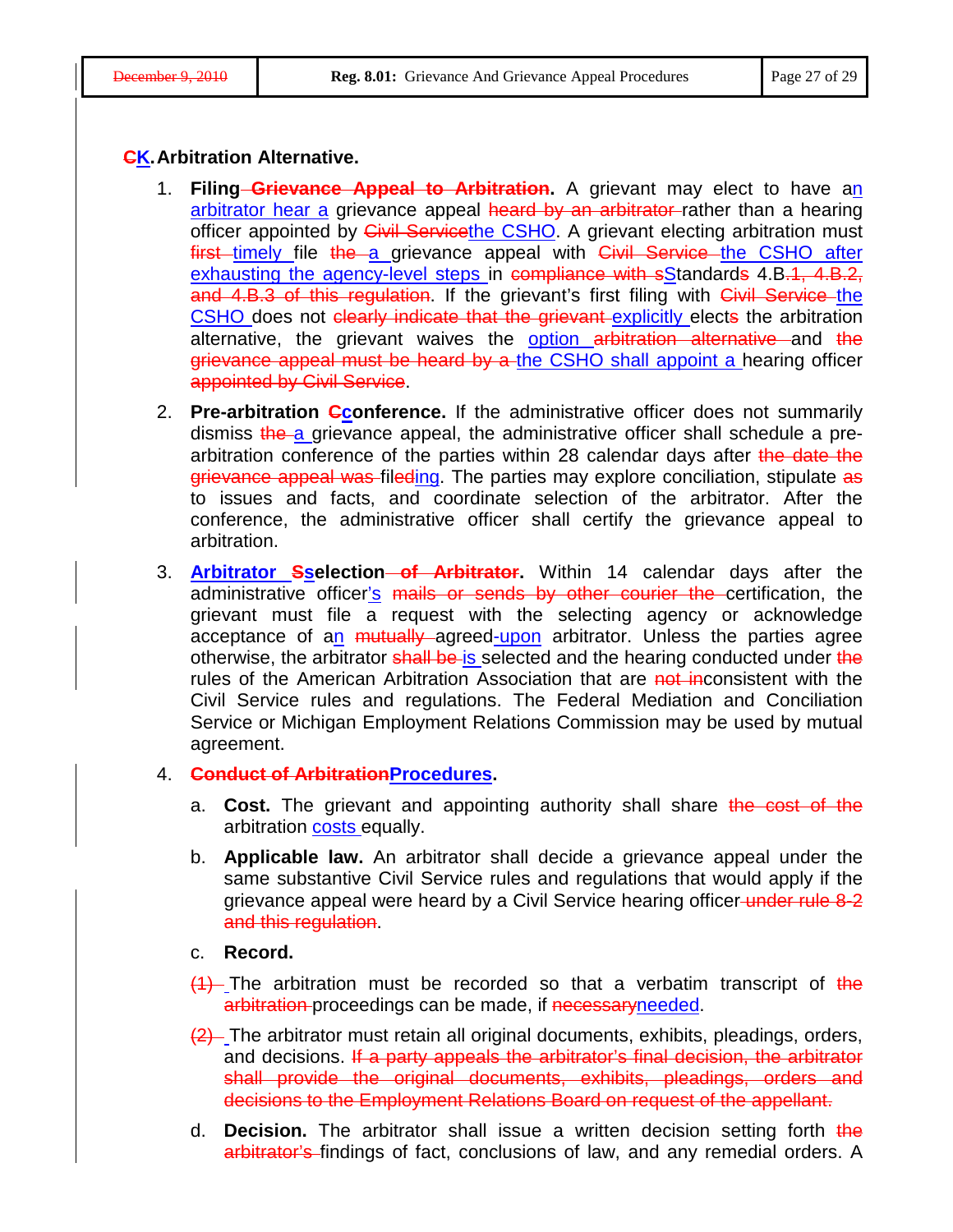remedial order cannot exceed the **scope of** remedies available to a Civil Service hearing officer. The decision of the arbitrator-is final unless a party timely files a timely claim of appeal or application for leave to appeal to the Civil Service Commission. If a party appeals, the arbitrator shall provide all original documents, exhibits, pleadings, orders, and decisions to the Board on the appellant's request.

#### **LD. Authorized Representation and Administrative Leave.**

- 1. **By nNonexclusively represented employees.** A NERE who files a grievance or is a party in a Civil Service grievance appeal proceeding may represent himself or herself or may designate as an authorized representative (1) an employee or agent of a limited-recognition organization, (2) an attorney, or (3) another classified NERE, subject to any limitations in the rules or regulations.
	- a. **Administrative leave.** An agency shall release a NERE who files or is a party in a Civil Service grievance appeal proceeding from regularly scheduled work without loss of regular pay or leave credits for necessary travel to and attendance at grievance **procedure** meetings or proceedings scheduled by the employer or Civil Service.
		- (1) If a representative is an employee of the same agency, the appointing authority shall release the representative from regularly scheduled work without loss of normal pay or leave credits to attend grievance procedure meetings and proceedings scheduled by the employer or Civil Service.
		- (2) If the representative is an employee of a different agency, the representative may be absent from the workplace to attend grievance meetings or and hearings proceedings only if the representative's appointing authority has approvesd annual or personal leave.
	- b. **Limitationss.**
	- $(1)$  Administrative leave for investigations by a grievant or representative is not authorized.
	- $\frac{2}{2}$ -Overtime, consultation time over 15 minutes, and expenses, including travel expenses, are not authorized. To the extent practical, meetings should be scheduled during the grievant's workday.
	- $\frac{1}{3}$  An appointing authority may limit the granting of administrative leave to three spokespeople from among for a group grievancets.
- 2. **By eExclusively represented employees.** If an exclusively represented employee files a grievance regarding over a prohibited subject of bargaining under an exclusive Civil Service procedure, the employee may represent himself or herself or may designate as an authorized representative (1) an employee or agent of the employee's exclusive representative, (2) an attorney, or (3) another exclusively represented classified employee who is member of in the same bargaining unit, subject to any limitations in the rules or regulations.
- **M. Confidentiality.** Except for the record and published Civil Service decisions, all files of the commission and its adjudicating officers relating to grievance appeals, including internal correspondence, research, staff analyses, and draft decisions, are confidential and not open to the public.